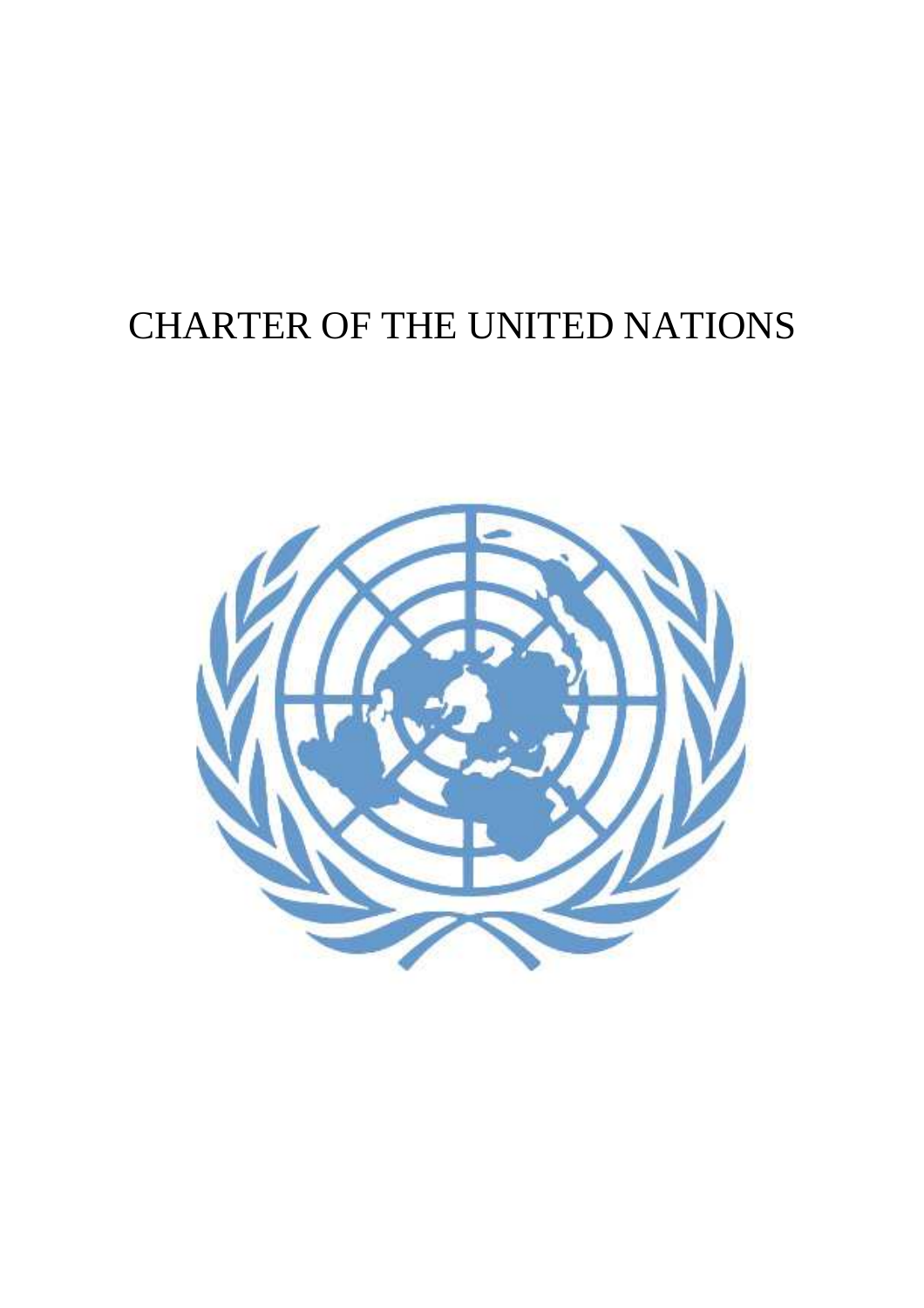# TABLE OF CONTENTS:

Introductory Note Preamble Chapter I: Purposes and Principles (Articles 1-2) Chapter II: Membership (Articles 3-6) Chapter III: Organs (Articles 7-8) Chapter IV: The General Assembly (Articles 9-22) Chapter V: The Security Council (Articles 23-32) Chapter VI: Pacific Settlement of Disputes (Articles 33-38) Chapter VII: Action with Respect to Threats to the Peace, Breaches of the Peace, and Acts of Aggression (Articles 39-51) Chapter VIII: Regional Arrangements (Articles 52-54) Chapter IX: International Economic and Social Cooperation (Articles 55-60) Chapter X: The Economic and Social Council (Articles 61-72) Chapter XI: Declaration Regarding Non-Self-Governing Territories (Articles 73-74) Chapter XII: International Trusteeship System (Articles 75-85) Chapter XIII: The Trusteeship Council (Articles 86-91) Chapter XIV: The International Court of Justice (Articles 92-96) Chapter XV: The Secretariat (Articles 97-101) Chapter XVI: Miscellaneous Provisions (Articles 102-105) Chapter XVII: Transitional Security Arrangements (Articles 106-107) Chapter XVIII: Amendments (Articles 108-109) Chapter XIX: Ratification and Signature (Articles 110-111)

Charter of the United Nations

# **WE THE PEOPLES OF THE UNITED NATIONS DETERMINED**

to save succeeding generations from the scourge of war, which twice in our lifetime has brought untold sorrow to mankind, and

to reaffirm faith in fundamental human rights, in the dignity and worth of the human person, in the equal rights of men and women and of nations large and small, and

to establish conditions under which justice and respect for the obligations arising from treaties and other sources of international law can be maintained, and

to promote social progress and better standards of life in larger freedom,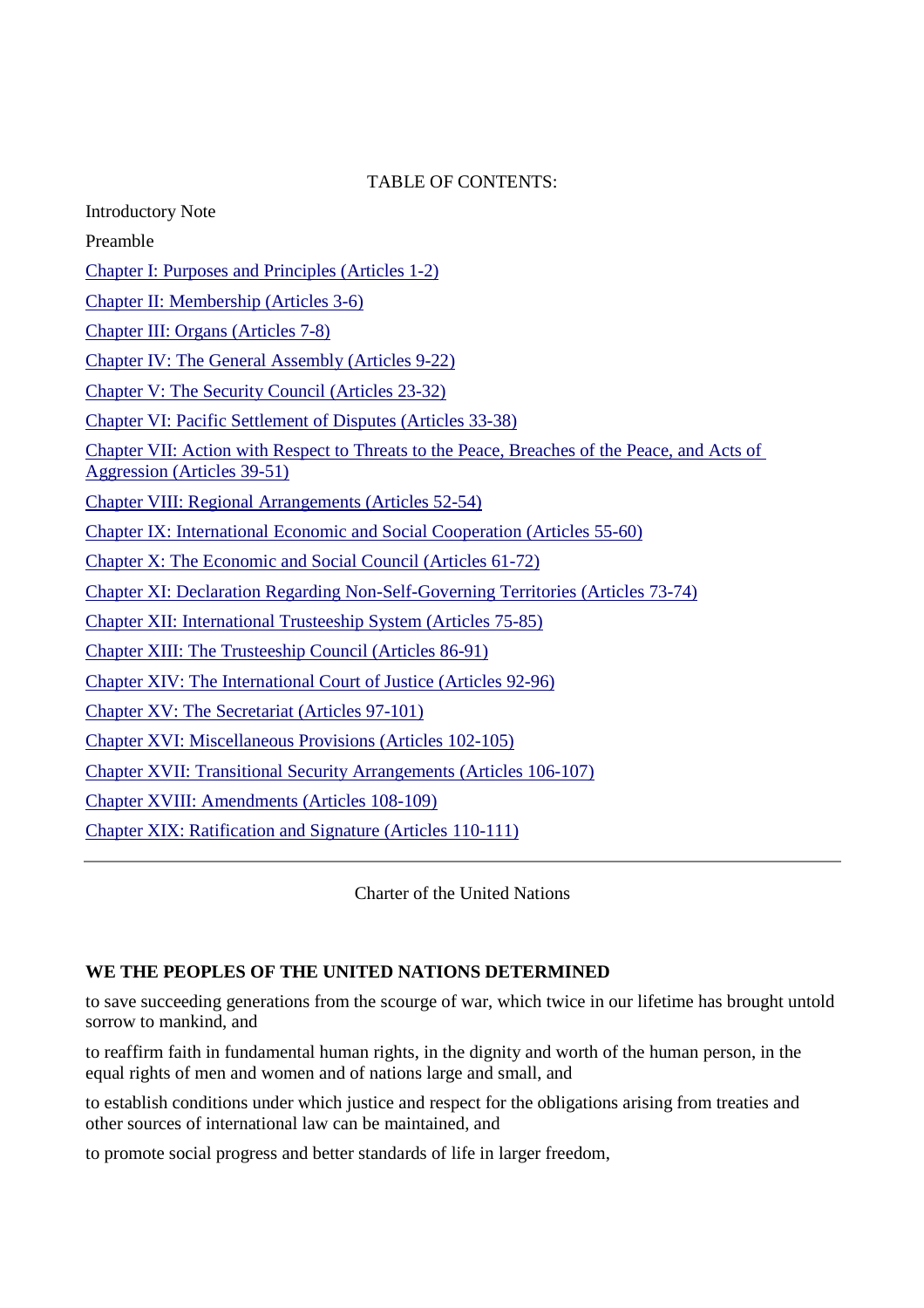# **AND FOR THESE ENDS**

to practice tolerance and live together in peace with one another as good neighbours, and

to unite our strength to maintain international peace and security, and

to ensure, by the acceptance of principles and the institution of methods, that armed force shall not be used, save in the common interest, and

to employ international machinery for the promotion of the economic and social advancement of all peoples,

# **HAVE RESOLED TO COMBINE OUR EFFORTS TO ACCOMPLISH THESE AIMS**

Accordingly, our respective Governments, through representatives assembled in the city of San Francisco, who have exhibited their full powers found to be in good and due form, have agreed to the present Charter of the United Nations and do hereby establish an international organization to be known as the United Nations.

# **CHAPTER I**

# **PURPOSES AND PRINCIPLES**

# **Article 1**

The Purposes of the United Nations are: 1. To maintain international peace and security, and to that end: to take effective collective measures for the prevention and removal of threats to the peace, and for the suppression of acts of aggression or other breaches of the peace, and to bring about by peaceful means, and in conformity with the principles of justice and international law, adjustment or settlement of international disputes or situations which might lead to a breach of the peace;

2. To develop friendly relations among nations based on respect for the principle of equal rights and self-determination of peoples, and to take other appropriate measures to strengthen universal peace;

3. To achieve international co-operation in solving international problems of an economic, social, cultural, or humanitarian character, and in promoting and encouraging respect for human rights and for fundamental freedoms for all without distinction as to race, sex, language, or religion; and

4. To be a centre for harmonizing the actions of nations in the attainment of these common ends.

# **Article 2**

The Organization and its Members, in pursuit of the Purposes stated in Article 1, shall act in accordance with the following Principles.

1. The Organization is based on the principle of the sovereign equality of all its Members.

2. All Members, in order to ensure to a of them the rights and benefits resulting from membership, shall fulfil in good faith the obligations assumed by them in accordance with the present Charter.

3. All Members shall settle their international disputes by peaceful means in such a manner that international peace and security, and justice, are not endangered.

4. All Members shall refrain in their international relations from the threat or use of force against the territorial integrity or political independence of any state, or in any other manner inconsistent with the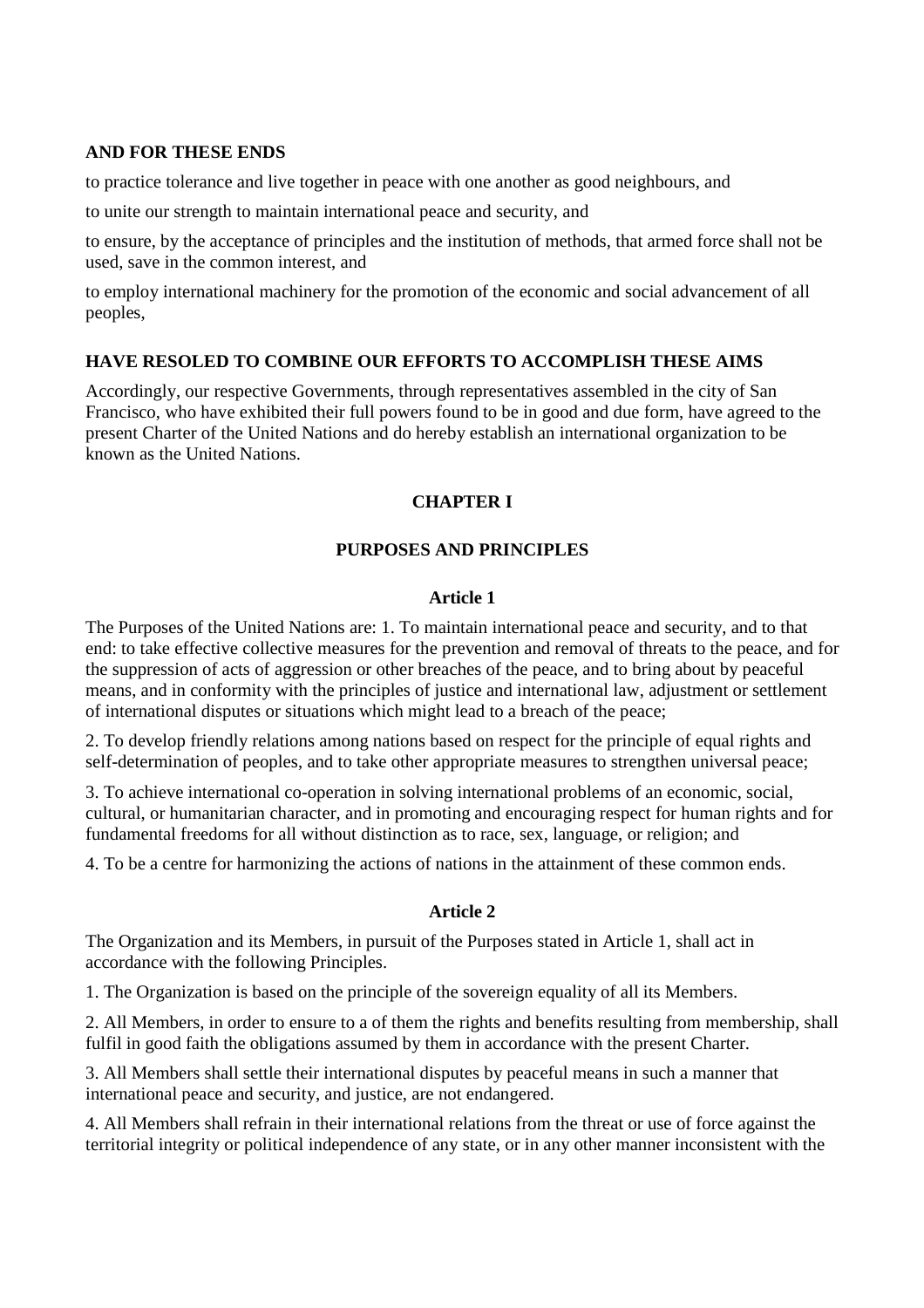Purposes of the United Nations.

5. All Members shall give the United Nations every assistance in any action it takes in accordance with the present Charter, and shall refrain from giving assistance to any state against which the United Nations is taking preventive or enforcement action.

6. The Organization shall ensure that states which are not Members of the United Nations act in accordance with these Principles so far as may be necessary for the maintenance of international peace and security.

7. Nothing contained in the present Charter shall authorize the United Nations to intervene in matters which are essentially within the domestic jurisdiction of any state or shall require the Members to submit such matters to settlement under the present Charter; but this principle shall not prejudice the application of enforcement measures under Chapter VII.

# **CHAPTER II**

## **MEMBERSHIP**

## **Article 3**

The original Members of the United Nations shall be the states which, having participated in the United Nations Conference on International Organization at San Francisco, or having previously signed the Declaration by United Nations of 1 January 1942, sign the present Charter and ratify it in accordance with Article 110.

# **Article 4**

1. Membership in the United Nations is open to a other peace-loving states which accept the obligations contained in the present Charter and, in the judgment of the Organization, are able and willing to carry out these obligations.

2. The admission of any such state to membership in the Nations will be effected by a decision of the General Assembly upon the recommendation of the Security Council.

# **Article 5**

A Member of the United Nations against which preventive or enforcement action has been taken by the Security Council may be suspended from the exercise of the rights and privileges of membership by the General Assembly upon the recommendation of the Security Council. The exercise of these rights and privileges may be restored by the Security Council.

## **Article 6**

A Member of the United Nations which has persistently violated the Principles contained in the present Charter may be' expelled from the Organization by the General Assembly upon the recommendation of the Security Council.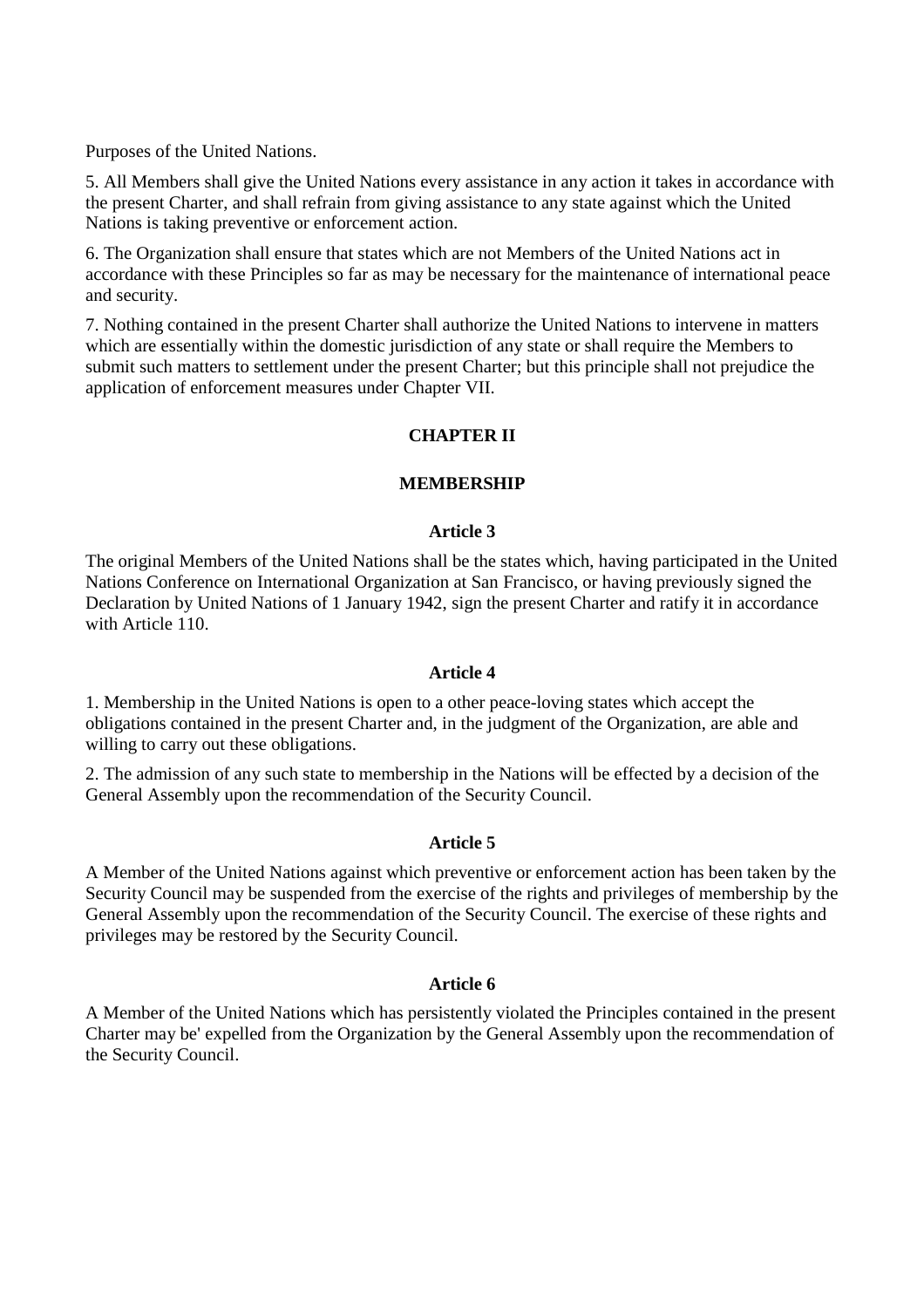#### **CHAPTER III**

## **ORGANS**

## **Article 7**

1. There are established as the principal organs of the United Nations: a General Assembly, a Security Council, an Economic and Social Council, a Trusteeship Council, an International Court of Justice, and a Secretariat.

2. Such subsidiary organs as may be found necessary may be established in accordance with the present Charter.

#### **Article 8**

The United Nations shall place no restrictions on the eligibility of men and women to participate in any capacity and under conditions of equality in its principal and subsidiary organs.

#### **CHAPTER IV**

## **THE GENERAL ASSEMBLY**

#### **Composition**

#### **Article 9**

1. The General Assembly shall consist of all the Members of the United Nations. 2. Each Member shall have not more than five representatives in the General Assembly.

## **Functions and Powers**

#### **Article 10**

The General Assembly may discuss any questions or any matters within the scope of the present Charter or relating to the powers and functions of any organs provided for in the present Charter, and, except as provided in Article 12, may make recommendations to the Members of the United Nations or to the Security Council or to both on any such questions or matters.

## **Article 11**

1. The General Assembly may consider the general principles of co-operation in the maintenance of international peace and security, including the principles governing disarmament and the regulation of armaments, and may make recommendations with regard to such principles to the Members or to the Security Council or to both.

2. The General Assembly may discuss any questions relating to the maintenance of inter- national peace and security brought before it by any Member of the United Nations, or by the Security Council, or by a state which is not a Member of the United Nations in accordance with Article 35, paragraph 2, and, except as provided in Article 12, may make recommendations with regard to any such questions to the state or states concerned or to the Security Council or to both. Any such question on which action is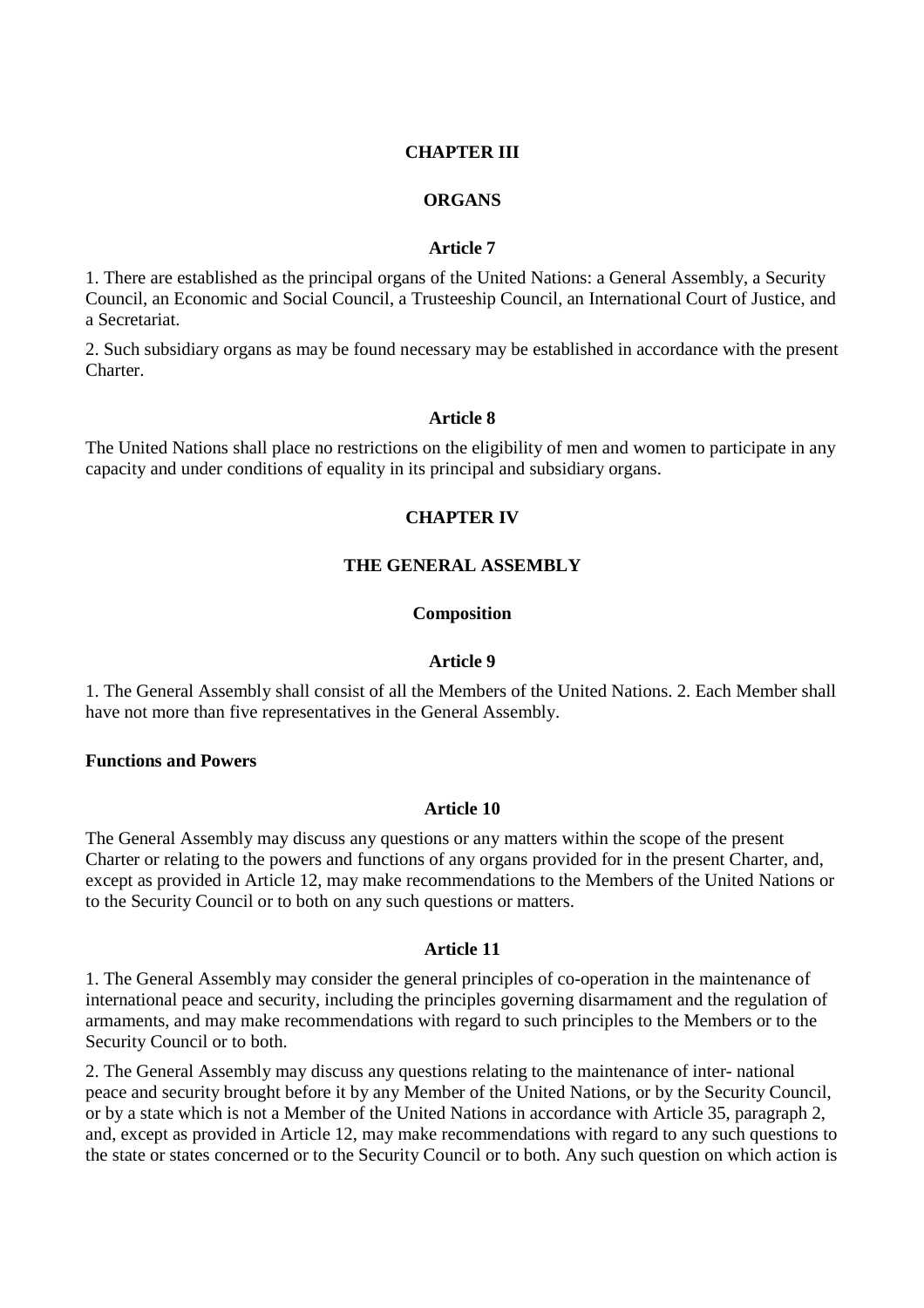necessary shall be referred to the Security Council by the General Assembly either before or after discussion.

3. The General Assembly may call the attention of the Security Council to situations which are likely to endanger international peace and security.

4. The powers of the General Assembly set forth in this Article shall not limit the general scope of Article 10.

## **Article 12**

1. While the Security Council is exercising in respect of any dispute or situation the functions assigned to it in the present Charter, the General Assembly shall not make any recommendation with regard to that dispute or situation unless the Security Council so requests.

2. The Secretary-General, with the consent of the Security Council, shall notify the General Assembly at each session of any matters relative to the maintenance of international peace and security which are being dealt with by the Security Council and similarly notify the General Assembly, or the Members of the United Nations if the General Assembly is not in session, immediately the Security Council ceases to deal with such matters.

## **Article 13**

1. The General Assembly shall initiate studies and make recommendations for the purpose of:

a. promoting international co-operation in the political field and encouraging the progressive development of international law and its codification;

b. promoting international co-operation in the economic, social, cultural, educational, and health fields, an assisting in the realization of human rights and fundamental freedoms for all without distinction as to race, sex, language, or religion.

2. The further responsibilities, functions and powers of the General with respect to matters mentioned in paragraph ) above are set forth in Chapters IX and X.

## **Article 14**

Subject to the provisions of Article 12, the General Assembly may recommend measures for the peaceful adjustment of any situation, regardless of origin, which it deems likely to impair the general welfare or friendly relations among nations, including situations resulting from a violation of the provisions of the present Charter setting forth the Purposes and Principles of the United Nations.

## **Article 15**

1. The General Assembly shall receive and consider annual and special reports from the Security Council; these reports shall include an account of the measures that the Security Council has decided upon or taken to maintain international peace and security.

2. The General Assembly shall receive and consider reports from the other organs of the United Nations.

## **Article 16**

The General Assembly shall perform such functions with respect to the international trusteeship system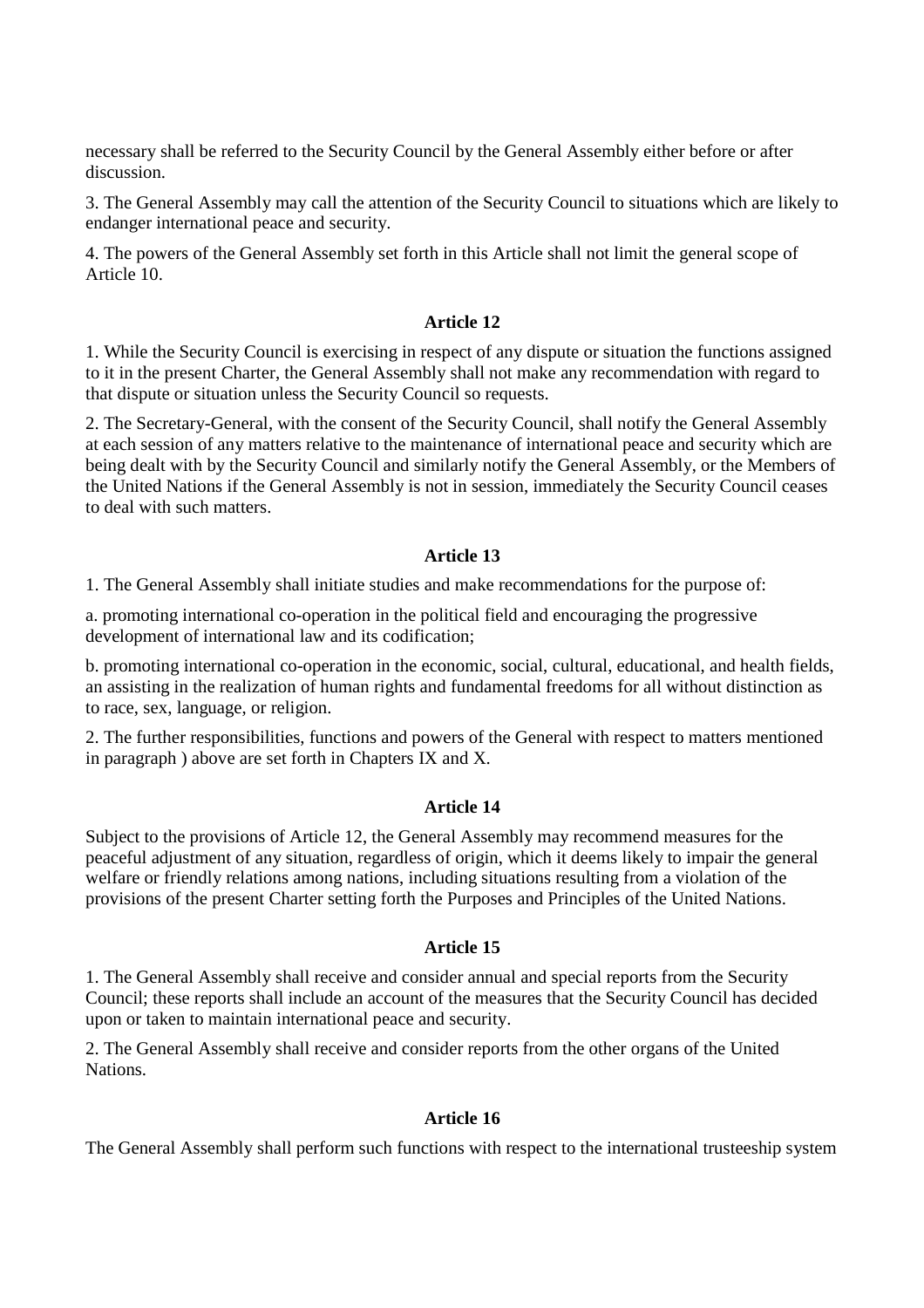as are assigned to it under Chapters XII and XIII, including the approval of the trusteeship agreements for areas not designated as strategic.

## **Article 17**

1. The Genera Assembly shall consider and approve the budget of the Organization.

2. The expenses of the Organization shall be borne by the Members as apportioned by the General Assembly.

3. The Assembly shall consider and approve any financial and budgetary arrangements with specialize agencies referred to in Article 57 and shall examine the administrative budgets of such specialized agencies with a view to making recommendations to the agencies concerned.

## **Voting**

## **Article 18**

1. Each member of the General Assembly shall have one vote.

2. Decisions of the General Assembly on important questions shall be made by a two- thirds majority of the members present and voting. These questions shall include: recommendations with respect to the maintenance of international peace and security, the election of the non-permanent members of the Security Council, the election of the members of the Economic and Social Council, the election of members of the Trusteeship Council in accordance with paragraph 1 of Article 86, the admission of new Members to the United Nations, the suspension of the rights and privileges of membership, the expulsion of Members, questions relating to the operation of the trusteeship system, and budgetary questions.

3. Decisions on other questions, including the determination of additional categories of questions to be decided by a two-thirds majority, shall be made by a majority of the members present and voting.

## **Article 19**

A Member of the United Nations which is in arrears in the payment of its financial contributions to the Organization shall have no vote in the General Assembly if the amount of its arrears equals or exceeds the amount of the contributions due from it for the preceding two full years. The General Assembly may, nevertheless, permit such a Member to vote if it is satisfied that the failure to pay is due to conditions beyond the of the Member.

## **Procedure**

## **Article 20**

The General Assembly shall meet in regular annual sessions and in such special sessions as occasion may require. Special sessions shall be convoked by the Secretary-General at the request of the Security Council or of a majority of the Members of the United Nations.

## **Article 21**

The General Assembly shall adopt its own rules of procedure. It shall elect its President for each session.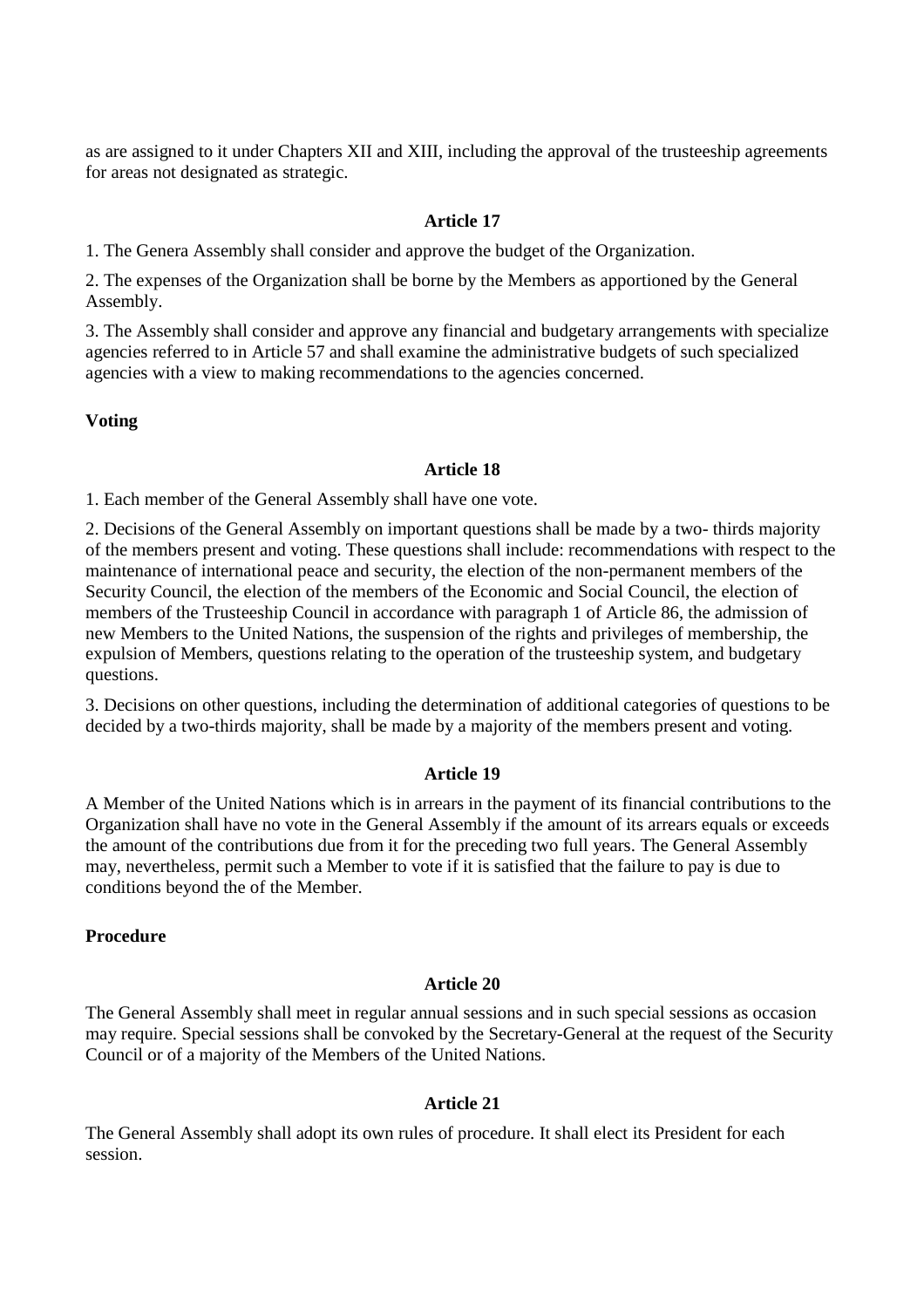The General Assembly may establish such subsidiary organs as it deems necessary for the performance of its functions.

# **CHAPTER V**

# **THE SECURITY COUNCIL**

## **Composition**

#### **Article 23**

1. The Security Council shall consist of fifteen Members of the United Nations. The Republic of China, France, the Union of Soviet Socialist , the United Kingdom of Great Britain and Northern Ireland, and the United States of America shall be permanent members of the Security Council. The General Assembly shall elect ten other Members of the United Nations to be non-permanent members of the Security Council, due regard being specially paid, in the first in- stance to the contribution of Members of the United Nations to the maintenance of inter- national peace and security and to the other purposes of the Organization, and also to equitable geographical distribution.

2. The non-permanent members of the Security Council shall be elected for a term of two years. In the first election of the non- permanent members after the increase of the membership of the Security Council from eleven to fifteen, two of the four additional members shall be chosen for a term of one year. A retiring member shall not be eligible for immediate re-election.

3. Each member of the Security Council shall have one representative.

#### **Functions and Powers**

## **Article 24**

1. In order to ensure prompt and effective action by the United Nations, its Members confer on the Security Council primary responsibility for the maintenance of international peace and security, and agree that in carrying out its duties under this responsibility the Security Council acts on their behalf.

2. In discharging these duties the Security Council shall act in accordance with the Purposes and Principles of the United Nations. The specific powers granted to the Security Council for the discharge of these duties are laid down in Chapters VI, VII, VIII, and XII.

3. The Security Council shall submit annual and, when necessary, special reports to the General Assembly for its consideration.

#### **Article 25**

The Members of the United Nations agree to accept and carry out the decisions of the Security Council in accordance with the present Charter.

#### **Article 26**

In order to promote the establishment and maintenance of international peace and security with the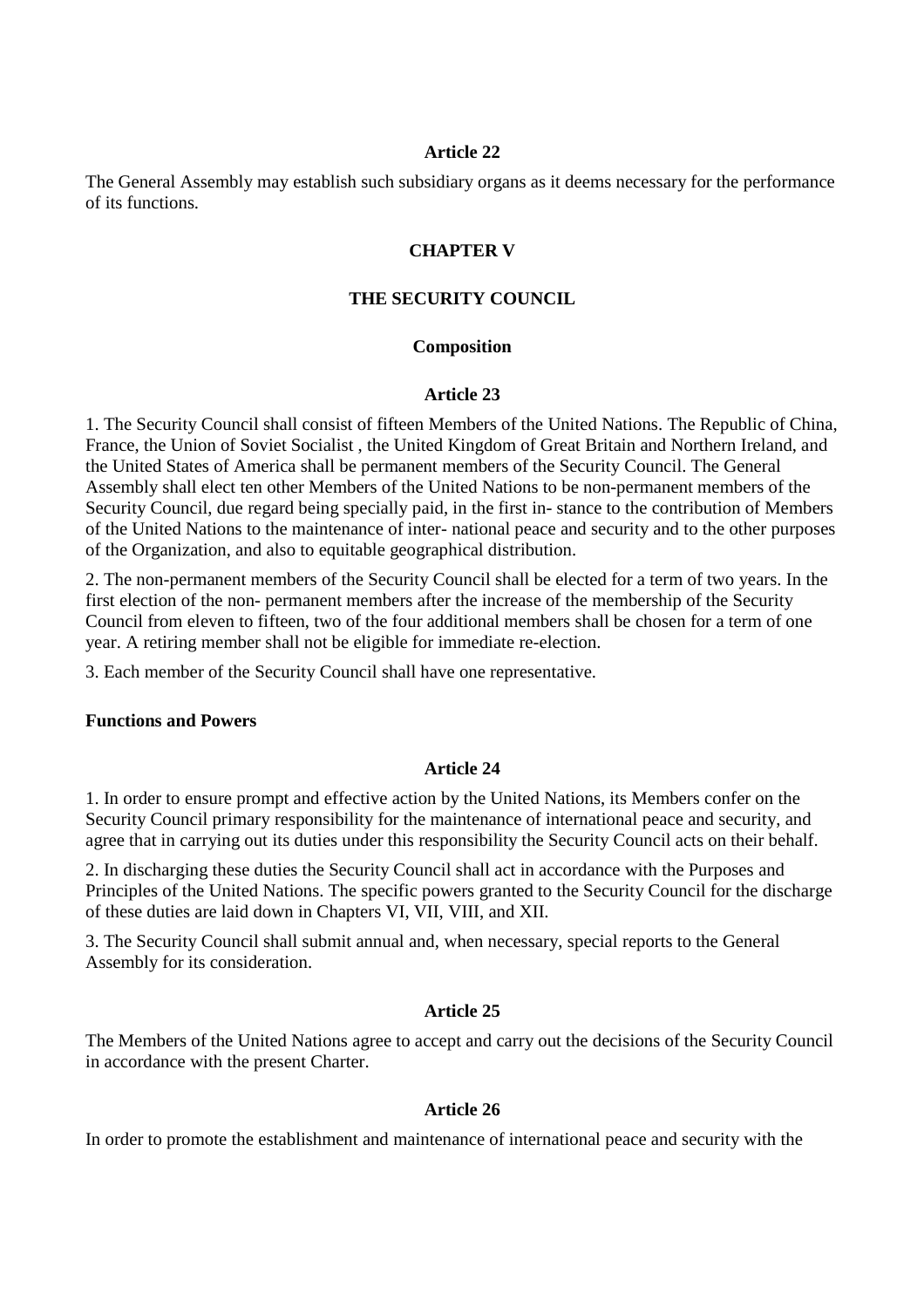least diversion for armaments of the world's human and economic resources, the Security Council shall be responsible for formulating, with the assistance of the Military Staff Committee referred to in Article 47, plans to be submitted to the Members of the United-Nations for the establishment of a system for the regulation of armaments.

# **Voting**

# **Article 27**

1. Each member of the Security Council shall have one vote.

2. Decisions of the Security Council on procedural matters shall be made by an affirmative vote of nine members.

3. Decisions of the Security Council on all other matters shall be made by an affirmative vote of nine members including the concurring votes of the permanent members; provided that, in decisions under Chapter VI, and under paragraph 3 of Article 52, a party to a dispute shall abstain from voting.

# **Procedure**

## **Article 28**

1. The Security Council shall be so organized as to be able to function continuously. Each member of the Security Council shall for this purpose be represented at times at the seat of the Organization.

2. The Security Council shall hold meetings at which each of its members may, if it so desires, be represented by a member of the government or by some other specially designated representative.

3. The Security Council may hold meetings at such places other than the seat of the Organization as in its judgment will best facilitate its work.

## **Article 29**

The Security Council may establish such subsidiary organs as it deems necessary for the performance of its functions.

# **Article 30**

The Security Council shall adopt its own rules of procedure, including the method of selecting its President.

## **Article 31**

Any Member of the United Nations which is not a member of the Security Council may participate, without vote, in the discussion of any question brought before the Security Council whenever the latter considers that the interests of that Member are specially affected.

# **Article 32**

Any Member of the United Nations which is not a member of the Security Council or any state which is not a Member of the United Nations, if it is a party to a dispute under consideration by the Security Council, shall be invited to participate, without vote, in the discussion relating to the dispute. The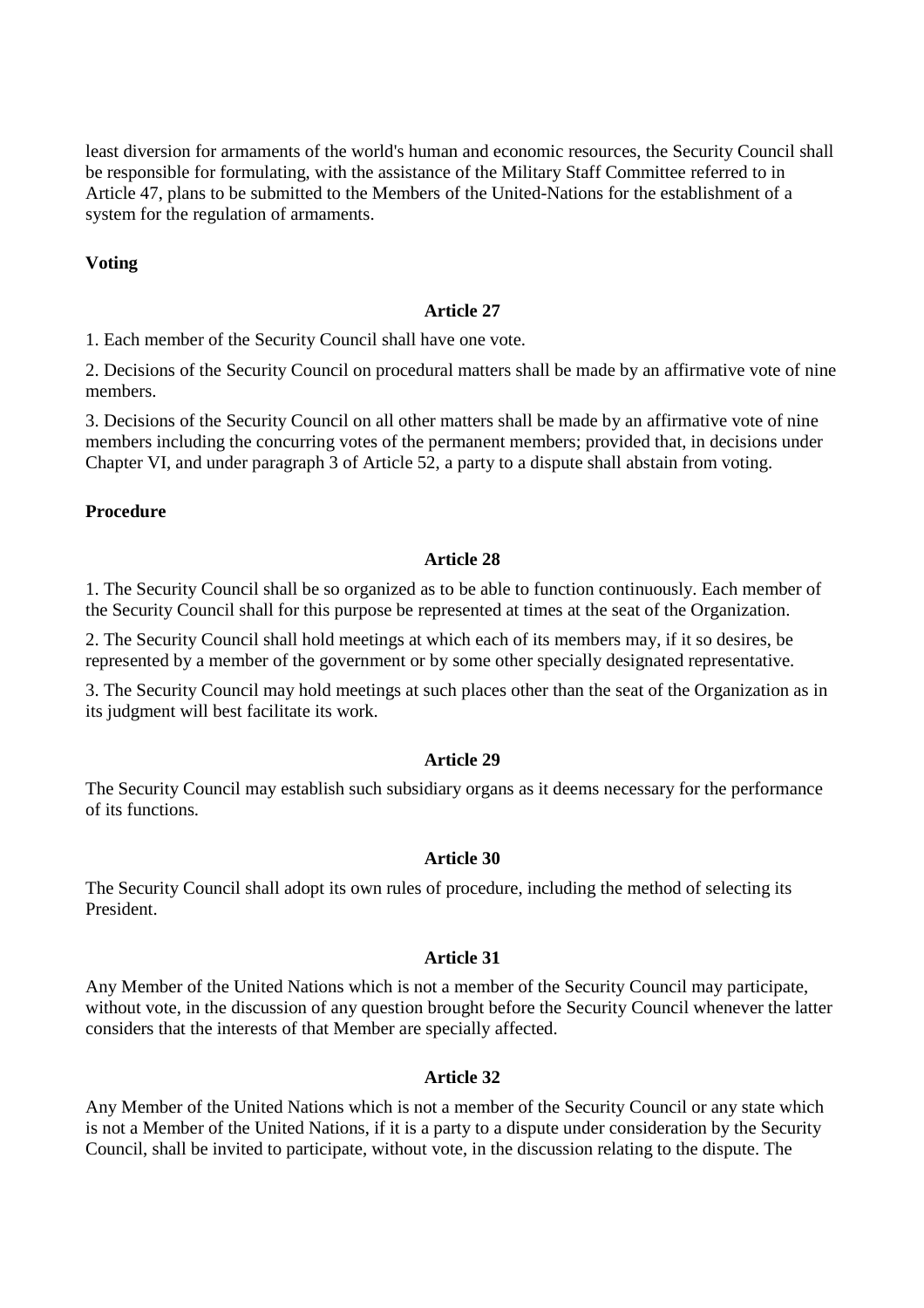Security Council shall any down such conditions as it deems just for the participation of a state which is not a Member of the United Nations.

## **CHAPTER VI**

## **PACIFIC SETTLEMENT OF DISPUTES**

## **Article 33**

1. The parties to any dispute, the continuance of which is likely to endanger the maintenance of international peace and security, shall, first of a, seek a solution by negotiation, enquiry, mediation, conciliation, arbitration, judicial settlement, resort to regional agencies or arrangements, or other peaceful means of their own choice.

2. The Security Council shall, when it deems necessary, call upon the parties to settle their dispute by such means.

#### **Article 34**

The Security Council may investigate any dispute, or any situation which might lead to international friction or give rise to a dispute, in order to determine whether the continuance of the dispute or situation is likely to endanger the maintenance of international peace and security.

#### **Article 35**

l. Any Member of the United Nations may bring any dispute, ~r any situation of the nature referred to in Article 34, to the attention of the Security Council or of the General Assembly.

2. A state which is not a Member of the United Nations may bring to the attention of the Security Council or of the General Assembly any dispute to which it is a party if it accepts in advance, for the purposes of the dispute, the obligations of pacific settlement provided in the present Charter.

3. The proceedings of the General Assembly in respect of matters brought to its attention under this Article will be subject to the provisions of Articles 11 and 12.

#### **Article 36**

1. The Security Council may, at any stage of a dispute of the nature referred to in Article 33 or of a situation of like nature, recommend appropriate procedures or methods of adjustment.

2. The Security Council should take into consideration any procedures for the settlement of the dispute which have already been adopted by the parties.

3. In making recommendations under this Article the Security Council should also take into consideration that legal disputes should as a general rule be referred by the parties to the International Court of Justice in accordance with the provisions of the Statute of the Court.

#### **Article 37**

1. Should the parties to a dispute of the nature referred to in Article 33 fail to settle it by the means indicated in that Article, they shall refer it to the Security Council.

2. If the Security Council deems that the continuance of the dispute is in fact likely to endanger the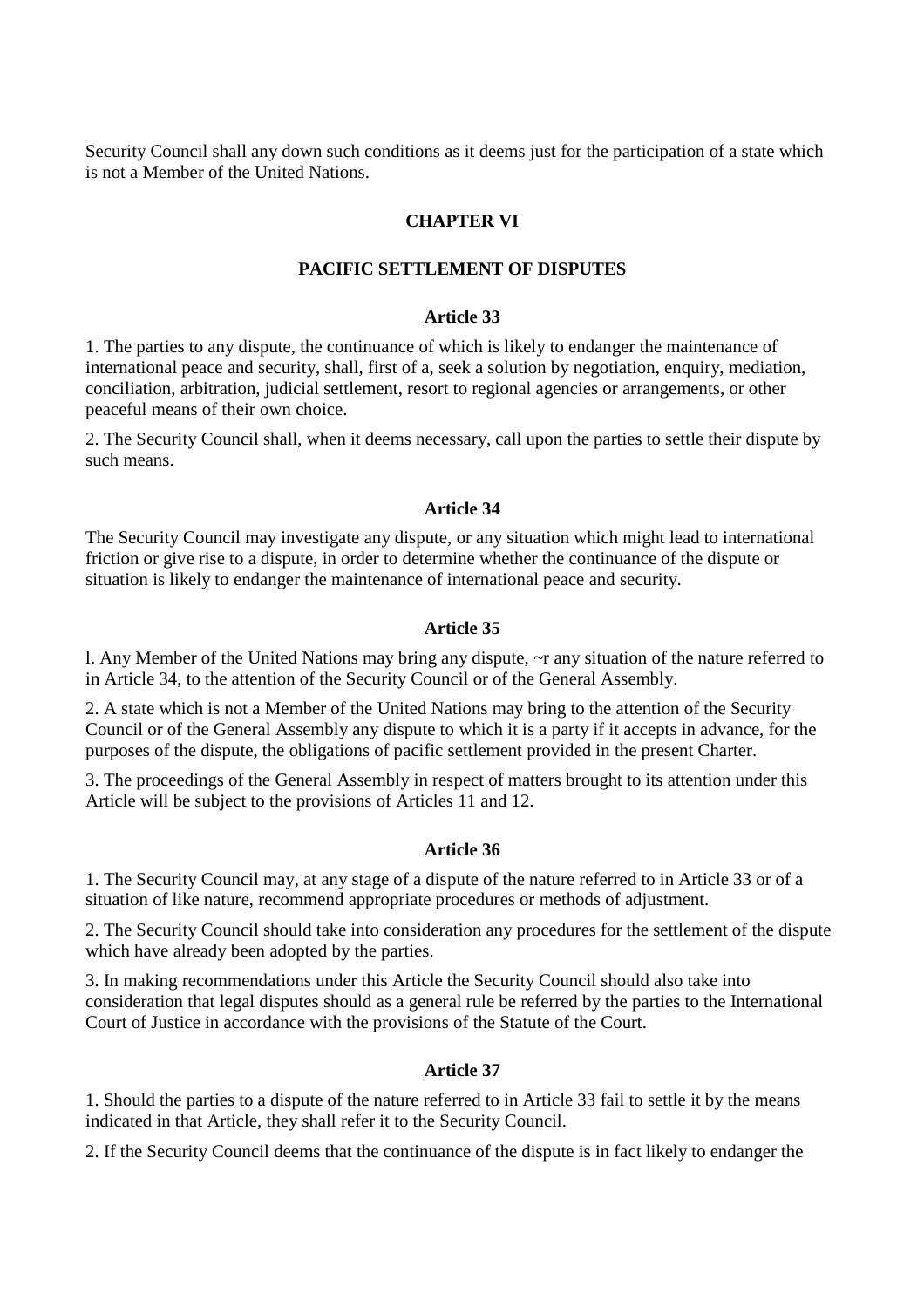maintenance of international peace and security, it shall decide whether to take action under Article 36 or to recommend such terms of settlement as it may consider appropriate.

#### **Article 38**

Without prejudice to the provisions of Articles 33 to 37, the Security Council may, if all the parties to any dispute so request, make recommendations to the parties with a view to a pacific settlement of the dispute.

## **CHAPTER VII**

# **ACTION WITH RESPECT TO THREATS TO THE PEACE, BREACHES OF THE PEACE, AND ACTS OF AGGRESSION**

#### **Article 39**

The Security Council shall determine the existence of any threat to the peace, breach of the peace, or act of aggression and shall make recommendations, or decide what measures shall be taken in accordance with Articles 4 and 42, to maintain or restore international peace and security.

#### **Article 40**

In order to prevent an aggravation of the situation, the Security Council may, before making the recommendations or deciding upon the measures provided for in Article 39, call upon the parties concerned to comply with such provisional measures as it deems necessary or desirable. Such provisional measures shall be without prejudice to the rights, claims, or position of the parties concerned. The Security Council shall duly take account of failure to comply with such provisional measures.

#### **Article 41**

The Security Council may decide what measures not involving the use of armed force are to be employed to give effect to its decisions, and it may call upon the Members of the United Nations to apply such measures. These may include complete or partial interruption of economic relations and of rail, sea, air, postal, telegraphic, radio, and other means of communication, and the severance of diplomatic relations.

#### **Article 42**

Should the Security Council consider that measures provided for in Article 41 would be inadequate or have proved to be inadequate, it may take such action by air, sea, or land forces as may be necessary to maintain or restore international peace and security. Such action may include demonstrations, blockade, and other operations by air, sea, or land forces of Members of the United Nations.

#### **Article 43**

1. All Members of the United Nations, in order to contribute to the maintenance of international peace and security, undertake to make available to the Security Council, on its and in accordance with a special agreement or agreements, armed forces, assistance, and facilities, including rights of passage, necessary for the purpose of maintaining international peace and security.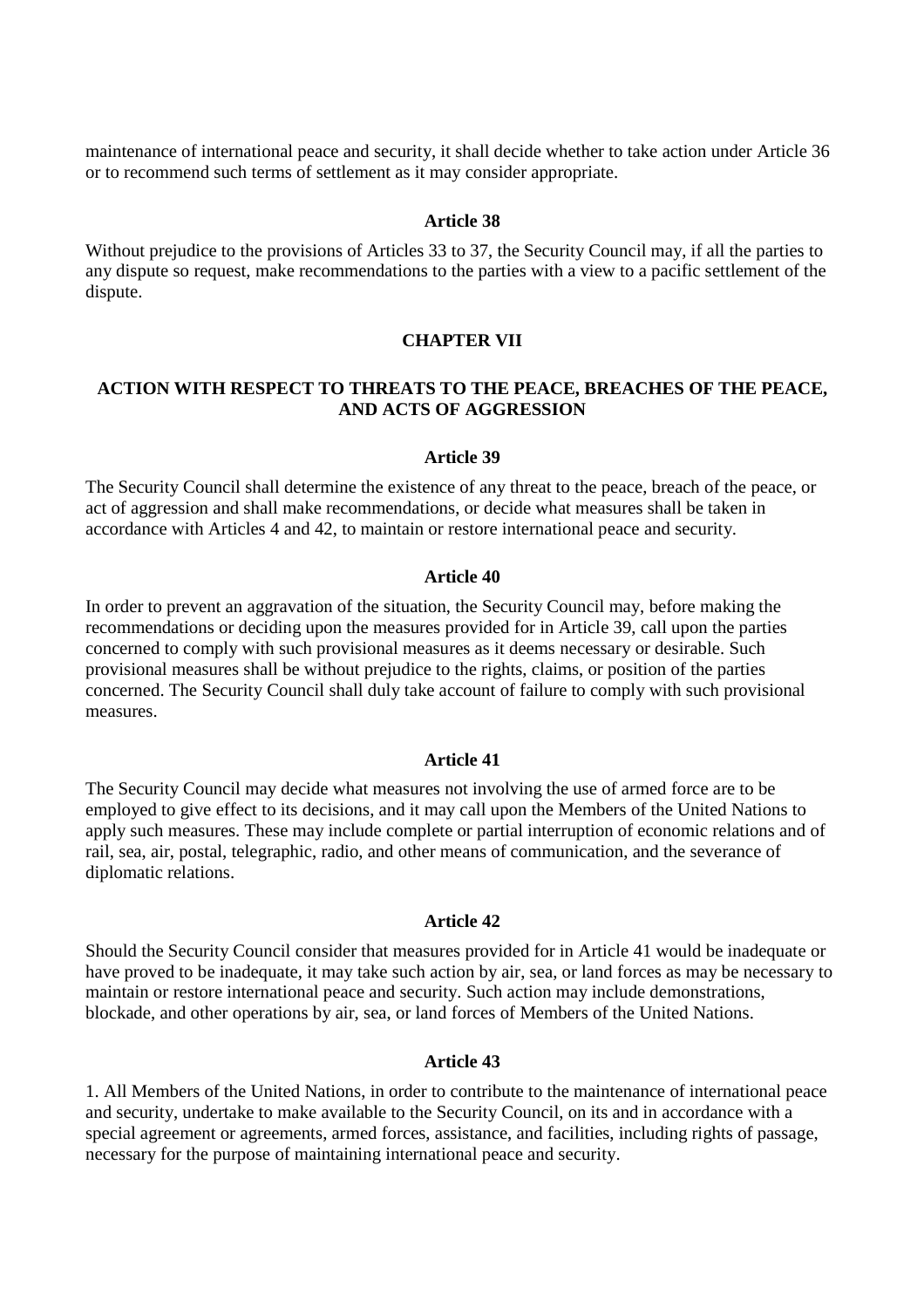2. Such agreement or agreements shall govern the numbers and types of forces, their degree of readiness and general location, and the nature of the facilities and assistance to be provided.

3. The agreement or agreements shall be negotiated as soon as possible on the initiative of the Security Council. They shall be concluded between the Security Council and Members or between the Security Council and groups of Members and shall be subject to ratification by the signatory states in accordance with their respective constitutional processes.

## **Article 44**

When Security Council has decided to use force it shall, before calling upon a Member not represented on it to provide armed forces in fulfilment of the obligations assumed under Article 43, invite that Member, if the Member so desires, to participate in the decisions of the Security Council concerning the employment of contingents of that Member's armed forces.

#### **Article 45**

In order to enable the Nations to take urgent military measures, Members shall hold immediately available national air-force contingents for combined international enforcement action. The strength and degree of readiness of these contingents and plans for their combined action shall be determined, within the limits laid down in the special agreement or agreements referred to in Article 43, by the Security Council with the assistance of the Military Committee.

## **Article 46**

Plans for the application of armed force shall be made by the Security Council with the assistance of the Military Staff Committee.

## **Article 47**

1. There shall be established a Military Staff Committee to advise and assist the Security Council on questions relating to the Security Council's military requirements for the maintenance of international peace and security, the employment and command of forces placed at its disposal, the regulation of armaments, and possible disarmament.

2. The Military Staff Committee consist of the Chiefs of Staff of the permanent members of the Security Council or their representatives. Any Member of the United Nations not permanently represented on the Committee shall be invited by the Committee to be associated with it when the efficient discharge of the Committee's responsibilities re- quires the participation of that Member its work.

3. The Military Staff Committee be responsible under the Security Council for the strategic direction of any armed forces paced at the disposal of the Security Council. Questions relating to the command of such forces shall be worked out subsequently.

4. The Military Staff Committee, with the authorization of the security Council and after consultation with appropriate regional agencies, may establish sub-commit- tees.

#### **Article 48**

1. The action required to carry out the decisions of the Security Council for the maintenance of international peace and security shall be taken by all the Members of the United Nations or by some of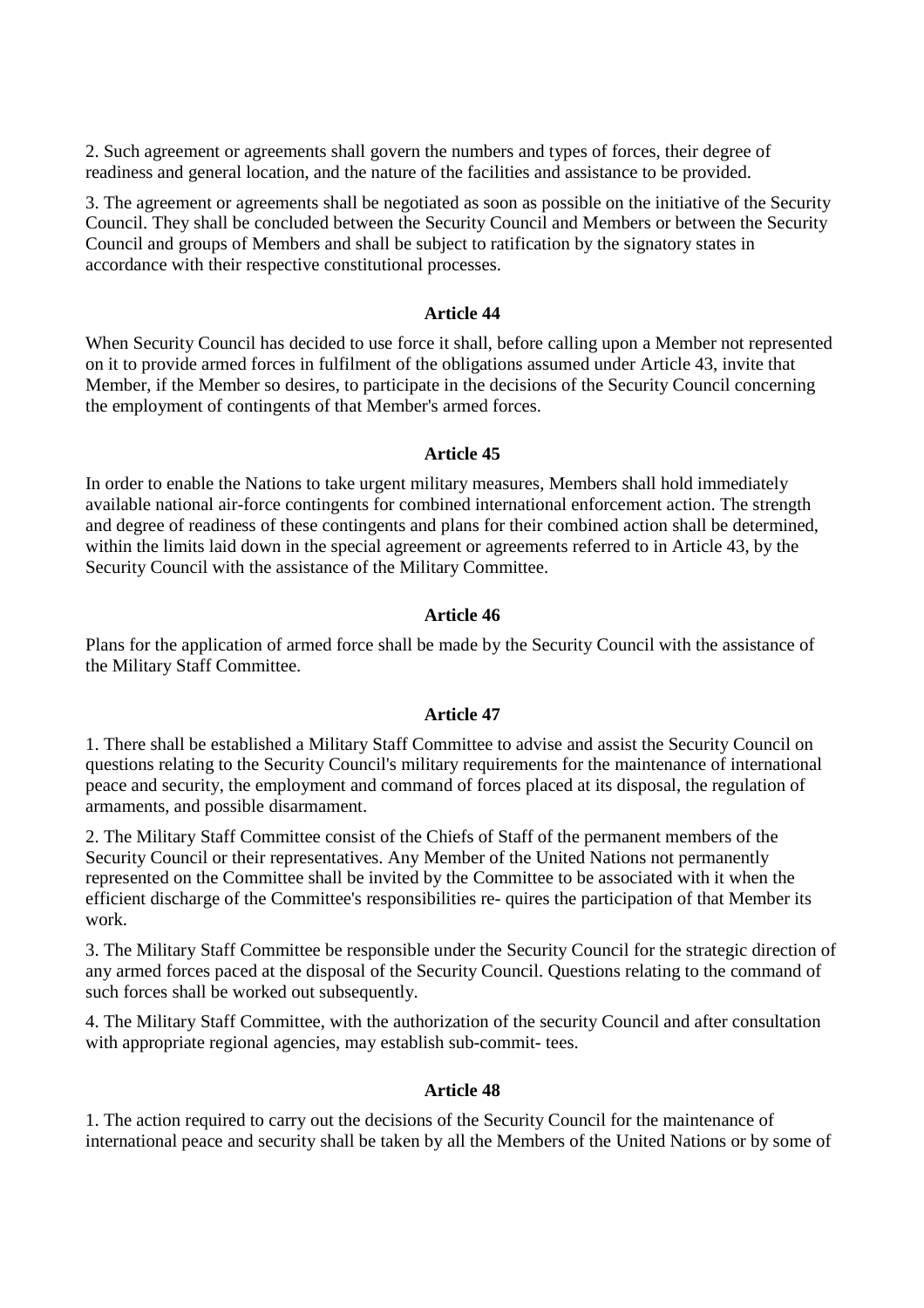them, as the Security Council may determine.

2. Such decisions shall be carried out by the Members of the United Nations directly and through their action in the appropriate international agencies of which they are members.

## **Article 49**

The Members of the United Nations shall join in affording mutual assistance in carrying out the measures decided upon by the Security Council.

## **Article 50**

If preventive or enforcement measures against any state are taken by the Security Council, any other state, whether a Member of the United Nations or not, which finds itself confronted with special economic problems arising from the carrying out of those measures shall have the right to consult the Security Council with regard to a solution of those problems.

Article 51 Nothing in the present Charter shall impair the inherent right of individual or collective selfdefence if an armed attack occurs against a Member of the United Nations, until the Security Council has taken measures necessary to maintain international peace and security. Measures taken by Members in the exercise of this right of self-defence shall be immediately reported to the Security Council and shall not in any way affect the authority and responsibility of the Security Council under the present Charter to take at any time such action as it deems necessary in order to maintain or restore international peace and security.

# **CHAPTER VIII**

# **REGIONAL ARRANGEMENTS**

# **Article 52**

1. Nothing in the present Charter the existence of regional arrangements or agencies for dealing with such matters relating to the maintenance of international peace and security as are appropriate fur regional action, provided that such arrangements or agencies and their activities are consistent with the Purposes and Principles of the United Nations.

2. The Members of the United Nations entering into such arrangements or constituting such agencies shall make every effort to achieve pacific settlement of local disputes through such regional arrangements or by such regional agencies before referring them to the Security Council.

3. The Security Council shall encourage the development of pacific settlement of local disputes through such regional arrangements or by such regional agencies either on the initiative of the states concerned or by reference from the Security Council.

4. This Article in no way the application of Articles 34 and 35.

# **Article 53**

1. The Security Council shall, where appropriate, utilize such regional arrangements or agencies for enforcement action under its authority. But no enforcement action shall be taken under regional arrangements or by regional agencies without the authorization of the Security Council, with the exception of measures against any enemy state, as defined in paragraph 2 of this Article, provided for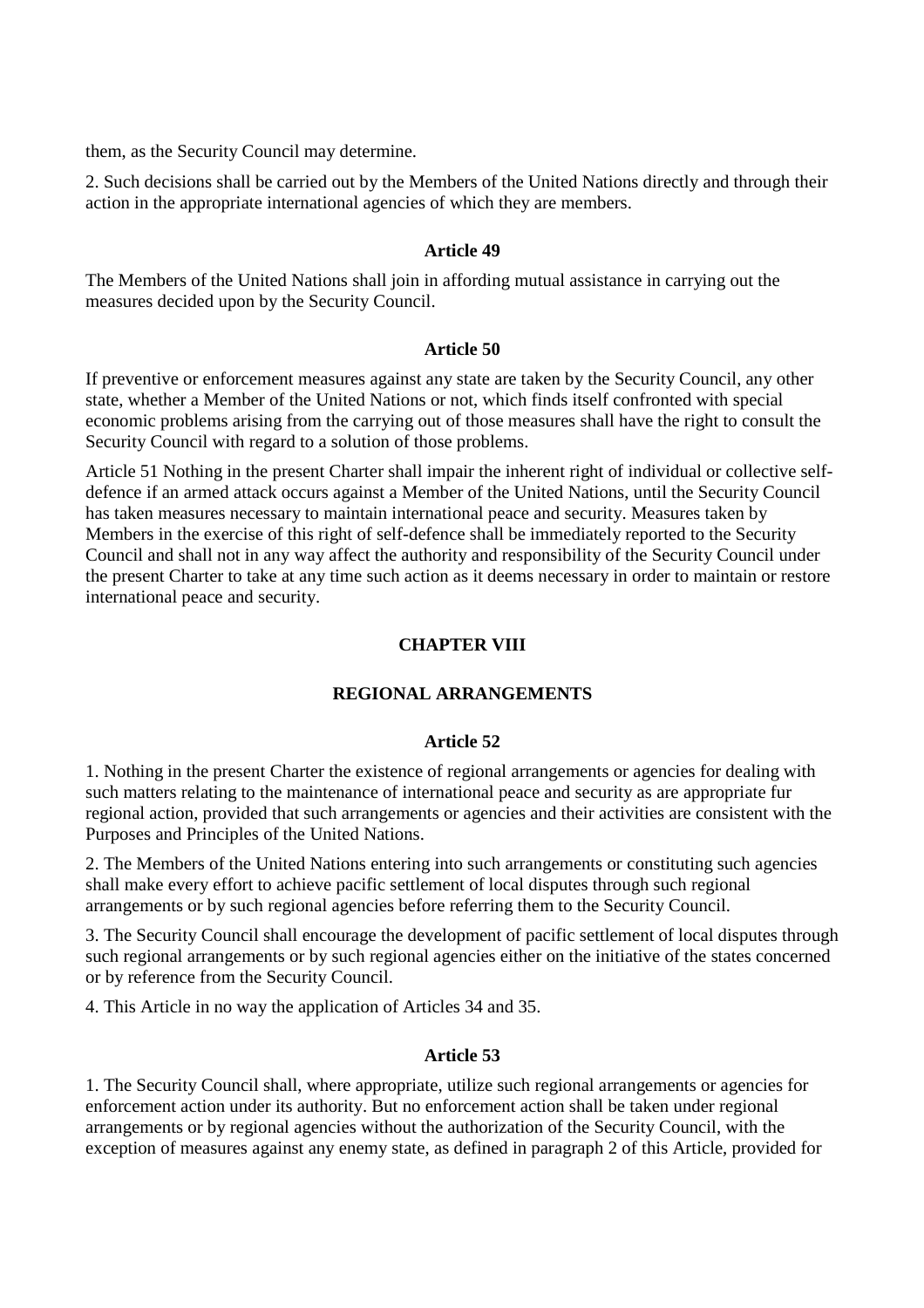pursuant to Article 107 or in regional arrangements directed against renewal of aggressive policy on the part of any such state, until such time as the Organization may, on request of the Governments concerned, be charged with the responsibility for preventing further aggression by such a state.

2. The term enemy state as used in paragraph 1 of this Article applies to any state which during the Second World War has been an enemy of any signatory of the present Charter.

#### **Article 54**

The Security Council shall at all times be kept fully informed of activities undertaken or in contemplation under regional arrangements or by regional agencies for the maintenance of international peace and security.

## **CHAPTER IX**

# **INTERNATIONAL ECONOMIC AND SOCIAL CO-OPERATION**

## **Article 55**

With a view to the creation of conditions of stability and well-being which are necessary for peaceful and friendly relations among nations based on respect for the principle of equal rights and selfdetermination of peoples, the United Nations shall promote:

a. higher standards of living, full employment, and conditions of economic and social progress and development;

b. solutions of international economic, social, health, and related problems; and international cultural and educational co-operation; and

c. universal respect for, and observance of, human rights and fundamental freedoms for all without distinction as to race, sex, language, or religion.

#### **Article 56**

All Members pledge themselves to take joint and separate action in co-operation with the Organization for the achievement of the purposes set forth in Article 55.

#### **Article 57**

1. The various specialized agencies, established by intergovernmental agreement and having wide international responsibilities, as defined in their basic instruments, in economic, social, cultural, educational, health, and related fields, shall be brought into relationship with the United Nations in accordance with the provisions of Article 63.

2. Such agencies thus brought into relationship with the United Nations are hereinafter referred to as specialized agencies.

#### **Article 58**

The Organization shall make recommendations for the co-ordination of the policies and activities of the specialized agencies.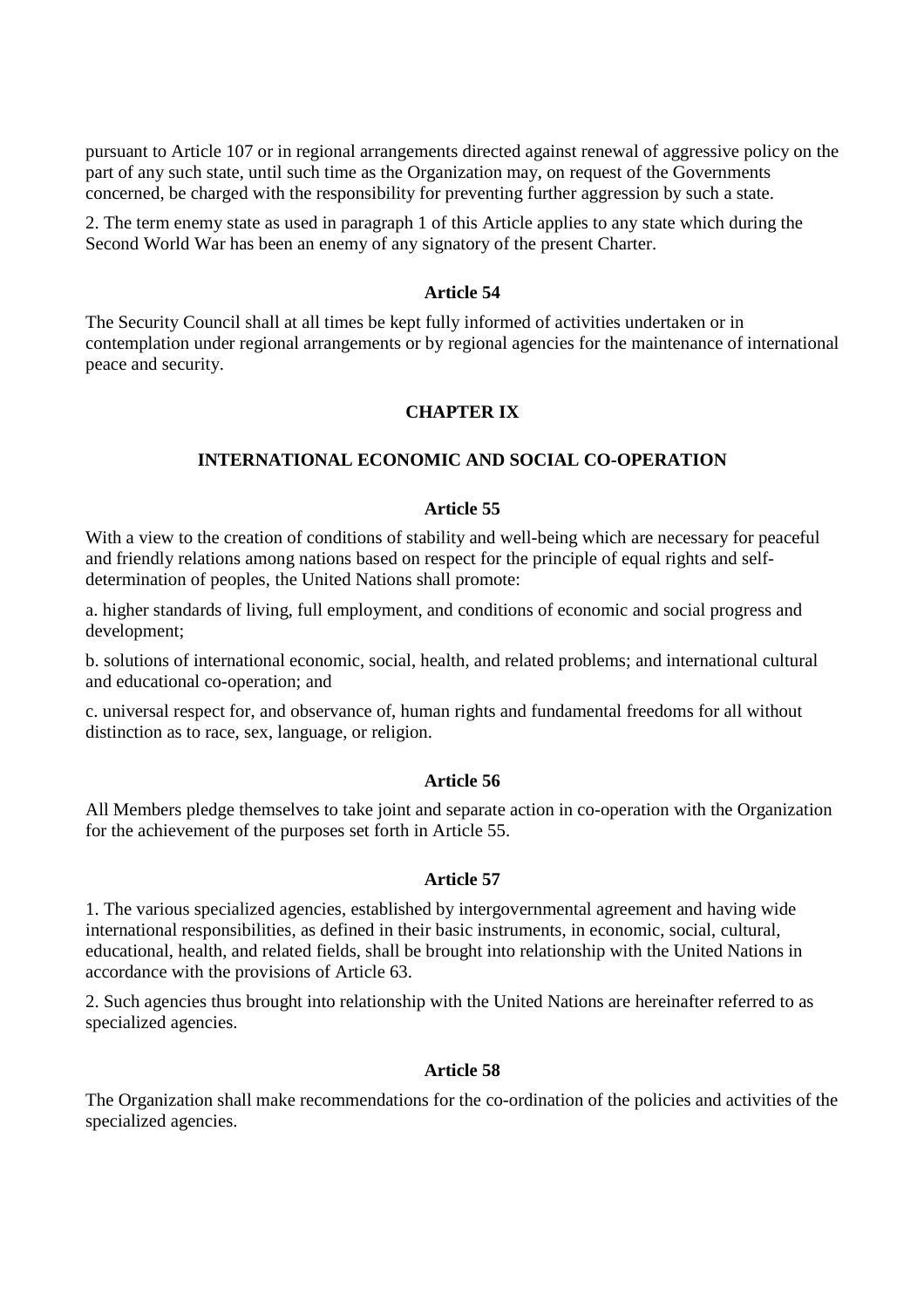The Organization shall, where appropriate, initiate negotiations among the states concerned for the creation of any new specialized agencies required for the accomplishment of the purposes set forth in Article 55.

## **Article 60**

Responsibility for the discharge of the functions of the Organization set forth in this Chapter shall be vested in the General Assembly and, under the authority of the General Assembly, in the Economic and Social Council, which shall have for this purpose the powers set forth in Chapter X.

# **CHAPTER X**

# **THE ECONOMIC AND SOCIAL COUNCIL**

## **Composition**

## **Article 61**

1. The Economic and Social Council shall consist of fifty-four Members of the United Nations elected by the General Assembly.

2. Subject to the provisions of paragraph 3, eighteen members of the Economic and Social Council shall be elected each year for a term of three years. A retiring member shall be eligible for immediate re-election.

3. At the first election after the increase in the membership of the Economic and Social Council from twenty-seven to fifty-four members, in addition to the members elected in place of the nine members whose term of office expires at the end of that year, twenty-seven additional members shall be elected. Of these twenty-seven additional members, the term of office of nine members so elected shall expire at the end of one year, and of nine other members at the end of two years, in accordance with arrangements made by the General Assembly.

4. Each member of the Economic and Social Council shall have one representative.

# **Functions and Powers**

## **Article 62**

1. The Economic and Social Council may make or initiate studies and reports with respect to international economic, social, cultural, educational, health, and related matters and may make recommendations with respect to any such matters to the General Assembly, to the Members of the United Nations, and to the specialized agencies concerned.

2. It may make recommendations for the purpose of promoting respect for, and observance of, human rights and fundamental freedoms for all.

3. It may prepare draft conventions for submission to the General Assembly, with respect to matters falling within its competence.

4. It may call, in accordance with the rules prescribed by the United Nations, international conferences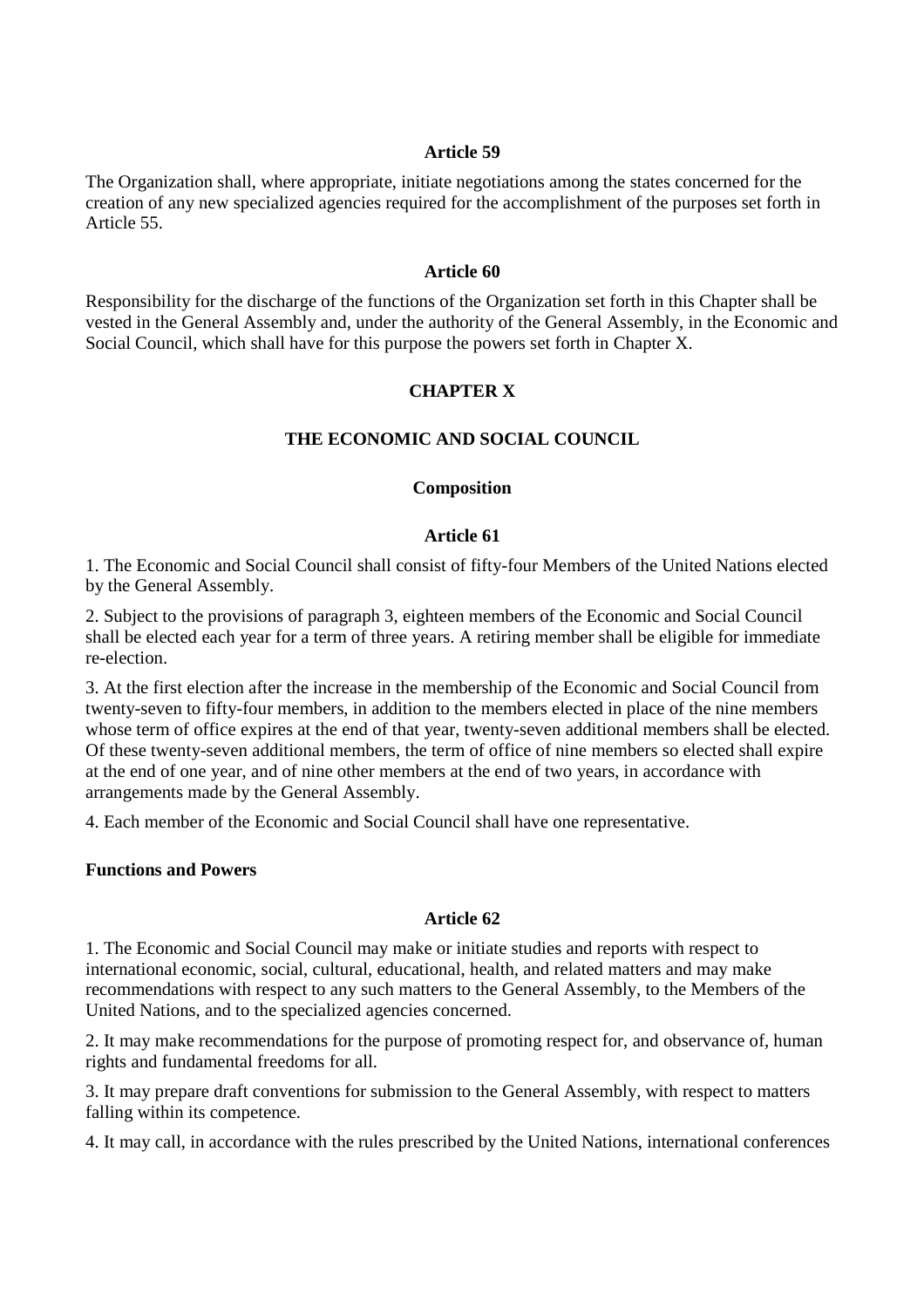on matters falling within its competence.

## **Article 63**

1. The Economic and Social Council may enter into agreements with any of the agencies referred to in Article 57, defining the terms on which the agency concerned shall be brought into relationship with the United Nations. Such agreements shall be subject to approval by the General Assembly.

2. It may co-ordinate the activities of the specialized agencies through consultation with and recommendations to such agencies and through recommendations to the General Assembly and to the Members of the United Nations.

## **Article 64**

1. The Economic and Social Council may take appropriate steps to obtain regular re- ports from the specialized agencies may make arrangements with the Members of the United Nations and with the specialized agencies to obtain reports on the steps taken to give effect to its own recommendations and to recommendations on matters falling within its competence made by the General Assembly.

2. It may communicate its observations on these reports to the General Assembly.

## **Article 65**

The Economic and Social Council may furnish information to the Security Council and shall assist the Security Council upon its request.

## **Article 66**

1. The Economic and Social Council shall perform such functions as fall within its competence in connexion with the carrying out of the recommendations of the General Assembly.

2. It may, with the approval of the General Assembly, perform services at the request of Members of the United Nations and at the request of specialized agencies.

3. It shall perform such other functions as are specified elsewhere in the present Charter or as may be assigned to it by the General Assembly.

## **Voting**

# **Article 67**

1. Each member of the Economic and Social Council shall have one vote.

2. Decisions of the Economic and Social Council shall be made by a majority of the members present and voting.

# **Procedure**

# **Article 68**

The Economic and Social Council shall set up commissions in economic and social fields and for the promotion of human rights, and such other commissions as may for the performance of its functions.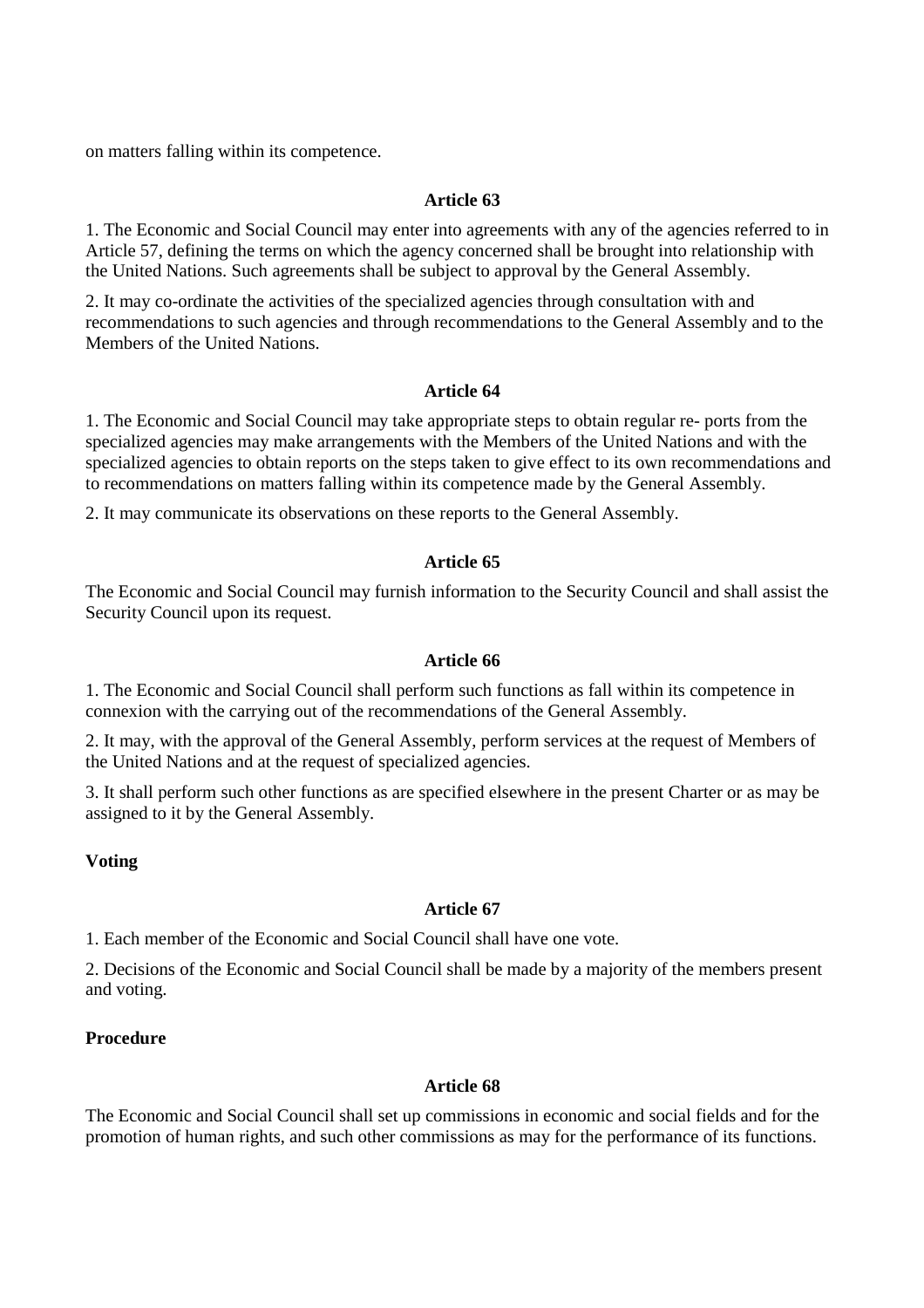The Economic and Social Council shall invite any Member of the United Nations to participate, without vote, in its deliberations on any matter of particular concern to that Member.

## **Article 70**

The Economic and Social Council may make arrangements for representatives of the specialized agencies to participate, without vote, in its deliberations and in those of the commissions established by it, and for its representatives to participate in the deliberations of the specialized agencies.

## **Article 71**

The Economic and Social Council may make suitable arrangements for consultation with nongovernmental organizations which are concerned with matters within its competence. Such arrangements may be made with international organizations and, where appropriate, with national organizations after consultation with the Member of the United Nations concerned.

## **Article 72**

1. The Economic and Social Council shall adopt its own rules of procedure, including the method of selecting its President.

2. The Economic and Social Council shall meet as required in accordance with its rules, which shall include provision for the convening of meetings on the request of a majority of its members.

## **CHAPTER XI**

# **DECLARATION REGARDING NON-SELF-GOVERNING TERRITORIES**

## **Article 73**

Members of the United Nations which have or assume responsibilities for the administration of territories whose peoples have not yet attained a full measure of self-government recognize the principle that the interests of the inhabitants of these territories are paramount, and accept as a sacred trust the obligation to promote to the utmost, within the system of international peace and security established by the present Charter, the well- being of the inhabitants of these territories, and, to this end:

a. to ensure, with due respect for the culture of the peoples concerned, their political, economic, social, and educational advancement, their just treatment, and their protection against abuses;

b. to develop self-government, to take due account of the political aspirations of the peoples, and to assist them in the progressive development of their free political institutions, according to the particular circumstances of each territory and its peoples and their varying stages of advancement;

c. to further international peace and security;

d. to promote constructive measures of development, to encourage research, and to co-operate with one another and, when and where appropriate, with specialized international bodies with a view to the practical achievement of the social, economic, and scientific purposes set forth in this Article; and

e. to transmit regularly to the Secretary- General for information purposes, subject to such limitation as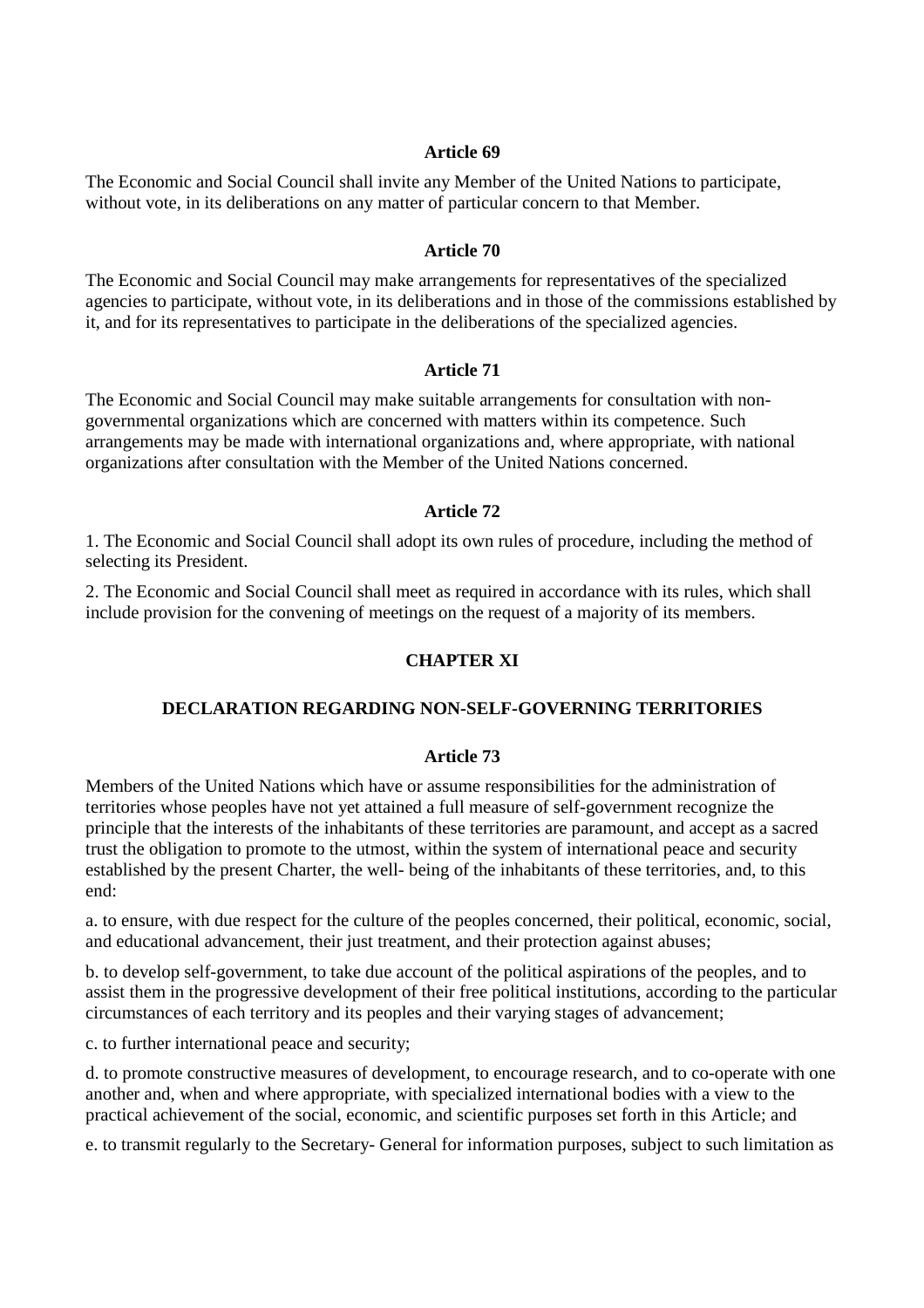security and constitutional considerations may require, statistical and other information of a technical nature relating to economic, social, and educational conditions in the territories for which they are respectively responsible other than those territories to which Chapters XII and XIII apply.

## **Article 74**

Members of the United Nations also agree that their policy in respect of the territories to which this Chapter applies, no less than in respect of their metropolitan areas, must be based on the general principle of good-neighbourliness, due account being taken of the interests and well-being of the rest of the world, in social, economic, and commercial matters.

# **CHAPTER XII**

#### **INTERNATIONAL TRUSTEESHIP SYSTEM**

#### **Article 75**

The United Nations shall establish under its authority an international trusteeship system for the administration and supervision of such territories as may be placed thereunder by subsequent individual agreements. These territories are hereinafter referred to as trust territories.

#### **Article 76**

The basic objectives of the trusteeship system, in accordance with the Purposes of the United Nations laid down in Article 1 of the present Charter, shall be:

a. to further international peace and security;

b. to promote the political, economic, social, and educational advancement of the inhabitants of the trust territories, and their progressive development towards self-government or independence as may be appropriate to the particular circumstances of each territory and its peoples and the freely expressed wishes of the peoples concerned, and as may be provided by the terms of each trusteeship agreement;

c. to encourage respect for human rights and for fundamental freedoms for all with- out : as to race, sex, language, or religion, and to encourage recognition of the interdependence of the peoples of the world; and

d. to ensure equal treatment in social, economic, and commercial matters for all Members of the United Nations and their , and also equal treatment for the latter in the administration of justice, with- out prejudice to the attainment of the fore- going objectives and subject to the provisions of Article 80.

## **Article 77**

1. The trusteeship system shall apply to such territories in the following categories as may be placed thereunder by means of trusteeship agreements:

a. territories now held under mandate;

b. territories which may be detached from enemy states as a result of the Second World War; and

c. territories voluntarily placed under the system by states responsible for their administration.

2. It will be a matter for subsequent agreement as to which territories in the foregoing categories will be brought under the trustee- ship system and upon what terms.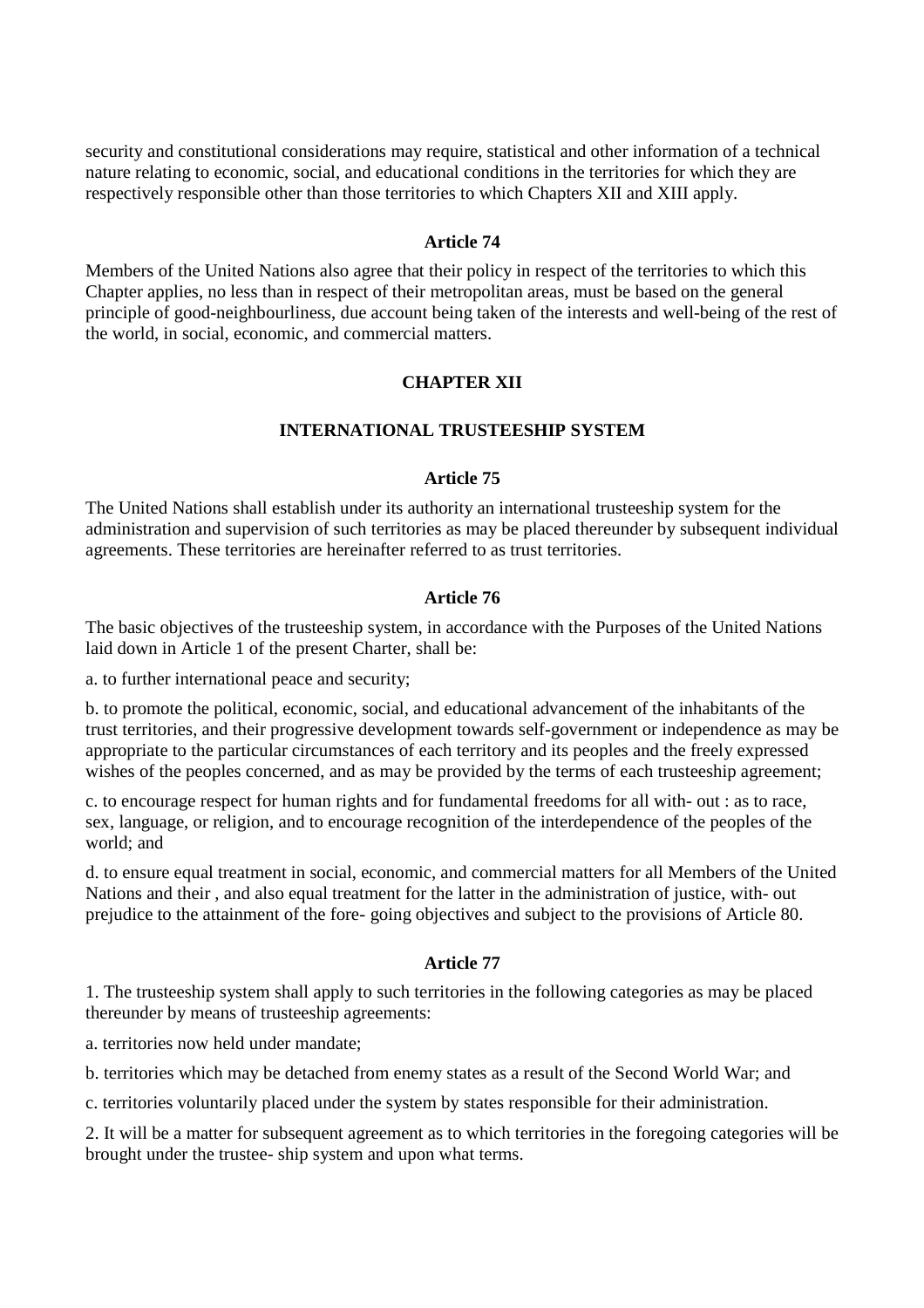The trusteeship system shall not apply to territories which have become Members of the United Nations, relationship among which shall be based on respect for the principle of sovereign equality.

## **Article 79**

The terms of trusteeship for each territory to be placed under the trusteeship system, including any alteration or amendment, shall be agreed upon by the states directly concerned, including the mandatory power in the case of territories held under mandate by a Member of the United Nations, and shall be approved as provided for in Articles 83 and 85.

## **Article 80**

1. Except as may be agreed upon in individual trusteeship agreements, made under Articles 77, 79, and 81, placing each territory under the trusteeship system, and until such agreements have been concluded, nothing in this Chapter shall be construed in or of itself to alter in any manner the rights whatsoever of any states or any peoples or the terms of existing international instruments to which Members of the United Nations may respectively be parties.

2. Paragraph 1 of this Article shall not be interpreted as giving grounds for delay or postponement of the negotiation and conclusion of agreements for placing mandated and other territories under the trusteeship system as provided for in Article 77.

## **Article 81**

The trusteeship agreement shall in each case include the terms under which the trust territory will be administered and designate the authority which will exercise the administration of the trust territory. Such authority, hereinafter called the administering authority, may be one or more states or the Organization itself.

## **Article 82**

There may be designated, in any trusteeship agreement, a strategic area or areas which may include part or all of the trust territory to which the agreement applies, without prejudice to any special agreement or agreements made under Article 43.

## **Article 83**

1. All functions of the United Nations relating to strategic areas, including the approval of the terms of the trusteeship agreements and of their alteration or amendment, shall be exercised by the Security Council.

2. he basic objectives set forth in Article 76 shall be applicable to the people of each strategic area. 43 3. The Security Council shall, subject to the provisions of the trusteeship agreements and without prejudice to security considerations, avail itself of the assistance of the Trusteeship Council to perform those functions of the United Nations under the trusteeship system relating to political, economic, social, and educational matters in the strategic areas.

## **Article 84**

It shall be the duty of the administering authority to ensure that the trust territory shall play its part in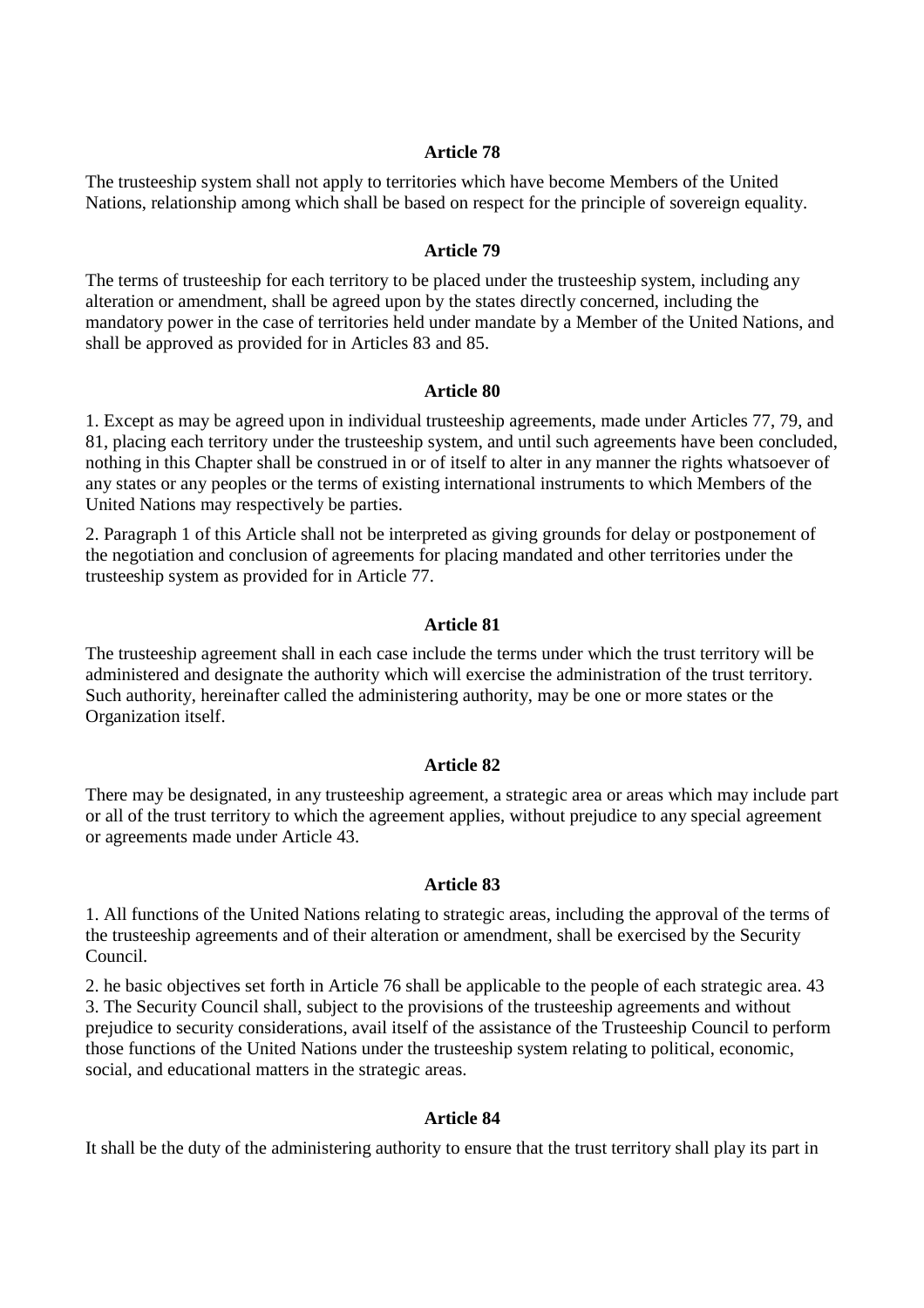the maintenance of international peace and security. To this end the administering authority may make use of volunteer forces, facilities, and assistance from the trust territory in carrying out the obligations towards the Security Council undertaken in this regard by the administering authority, as well as for local defence and the maintenance of law and order within the trust territory.

#### **Article 85**

1. The functions of the United Nations with regard to trusteeship agreements for all areas not designated as strategic, including the approval of the terms of the trusteeship agreements and of their alteration or amendment, shall be exercised by the General Assembly.

2. The Trusteeship Council, operating under the authority of the General Assembly, shall assist the General Assembly in carrying out these functions.

# **CHAPTER XIII**

#### **THE TRUSTEESHIP COUNCIL**

## **Composition**

## **Article 86**

1. The Trusteeship Council shall consist of the following Members of the United Nations:

a. those Members administering trust territories;

b. such of those Members mentioned by name in Article 23 as are not administering trust territories; and

c. as many other Members elected for three-year terms by the General Assembly as may be necessary to ensure that the total number of members of the Trusteeship Council is equally divided between those Members of the United Nations which ad- minister trust territories and those which do not.

2. Each member of the Trusteeship Council shall designate one specially qualified person to represent it therein.

## **Functions and Powers**

#### **Article 87**

The General Assembly and, under its authority, the Trusteeship Council, in carrying out their functions, may:

a. consider reports submitted by the ad- ministering authority;

b. accept petitions and examine them in consultation with the administering authority;

c. provide for periodic visits to the respective trust territories at times agreed upon with the administering authority; and

d. take these and other actions in conformity with the terms of the trusteeship agreements.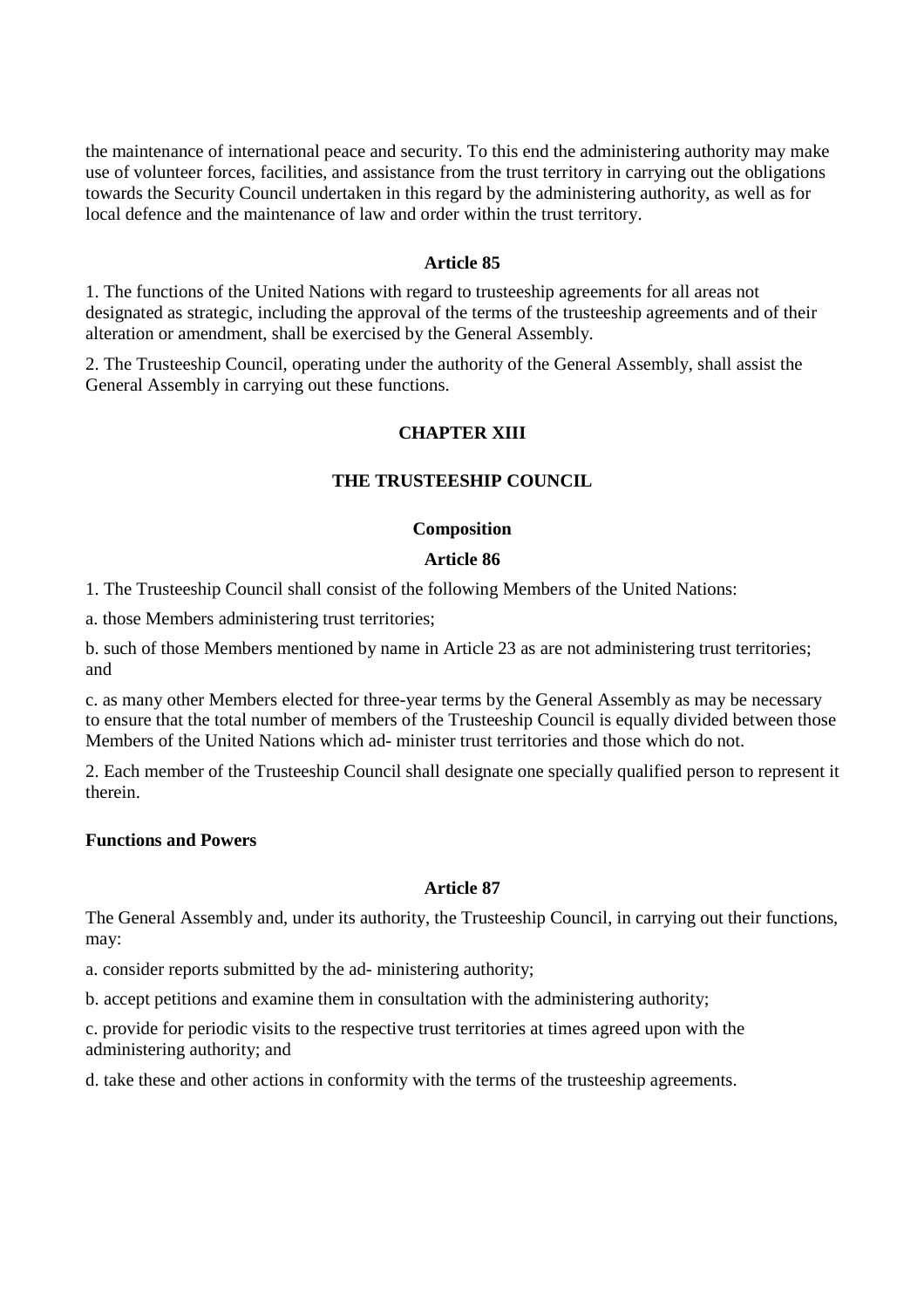The Trusteeship Council shall formulate a questionnaire on the political, economic, social, and educational advancement of the inhabitants of each trust territory, and the administering authority for each trust territory within the competence of the General Assembly shall make an annual report to the General Assembly upon the basis of such questionnaire.

#### **Voting**

#### **Article 89**

1. Each member of the Trusteeship Council shall have one vote.

2. Decisions of the Trusteeship Council shall be made by a majority of the members present and voting.

#### **Procedure**

#### **Article 90**

1. The Trusteeship Council shall adopt its own rules of procedure, including the method of selecting its President.

2. The Trusteeship Council shall meet as required in accordance with its rules, which shall include provision for the convening of meetings on the request of a majority of its members.

#### **Article 91**

The Trusteeship Council shall, when appropriate, avail itself of the assistance of the Economic and Social Council and of the specialized agencies in regard to matters with which they are respectively concerned.

## **CHAPTER XIV**

## **THE INTERNATIONAL COURT OF JUSTICE**

#### **Article 92**

The International Court of Justice shall be the principal judicial organ of the United Nations. It shall function in accordance with the annexed Statute, which is based upon the Statute of the Permanent Court of International Justice and forms an integral part of the present Charter.

## **Article 93**

1. All Members of the United Nations are ipso facto parties to the Statute of the International Court of Justice.

2. A state which is not a Member of the United Nations may become a party to the Statute of the International Court of Justice on condition to be determined in each case by the General Assembly upon the recommendation of the Security Council.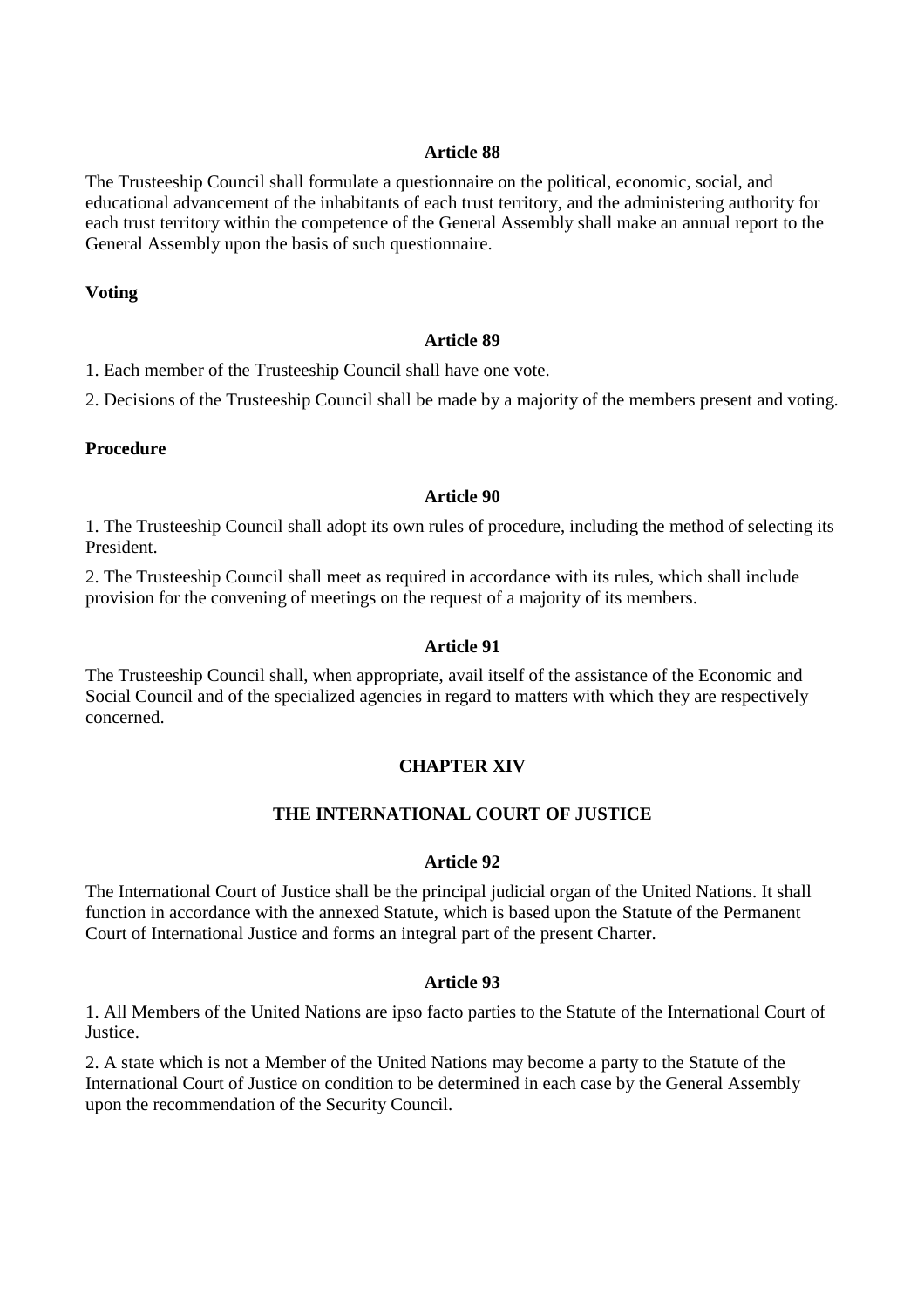1. Each Member of the United Nations undertakes to comply with the decision of the International Court of Justice in any case to which it is a party.

2. If any party to a case fails to perform the obligations incumbent upon it under a judgment rendered by the Court, the other party may have recourse to the Security Council, which may, if it deems necessary, make recommendations or decide upon measures to be taken to give to the judgment.

#### **Article 95**

Nothing in the present Charter shall prevent Members of the United Nations from entrusting the solution of their differences to other tribunals by virtue of agreements already in existence or which may be concluded in the future.

#### **Article 96**

1. The General Assembly or the Security Council may request the International Court of Justice to give an advisory opinion on any legal question.

2. Other organs of the United Nations and specialized agencies, which may at any time be so authorized by the General Assembly, may also request advisory opinions of the Court on legal questions arising within the scope of their activities.

# **CHAPTER XV**

# **THE SECRETARIAT**

## **Article 97**

The Secretariat shall comprise a Secretary- General and such staff as the Organization may require. The Secretary-General shall be appointed by the General Assembly upon the recommendation of the Security Council. He shall be the chief administrative officer of the Organization.

## **Article 98**

The Secretary-General shall act in that capacity in all meetings of the General Assembly, of the Security Council, of the Economic and Social Council, and of the Trusteeship Council, and shall perform such other functions as are entrusted to him by these organs. The Secretary-General shall make an annual report to the General Assembly on the work of the Organization.

#### **Article 99**

The Secretary-General may bring to the attention of the Security Council any matter which in his opinion may threaten the maintenance of international peace and security.

## **Article 100**

1. In the performance of their duties the Secretary-General and the staff shall not seek or receive instructions from any government or from any other authority external to the Organization. They shall refrain from any action which might on their position as international officials responsible only to the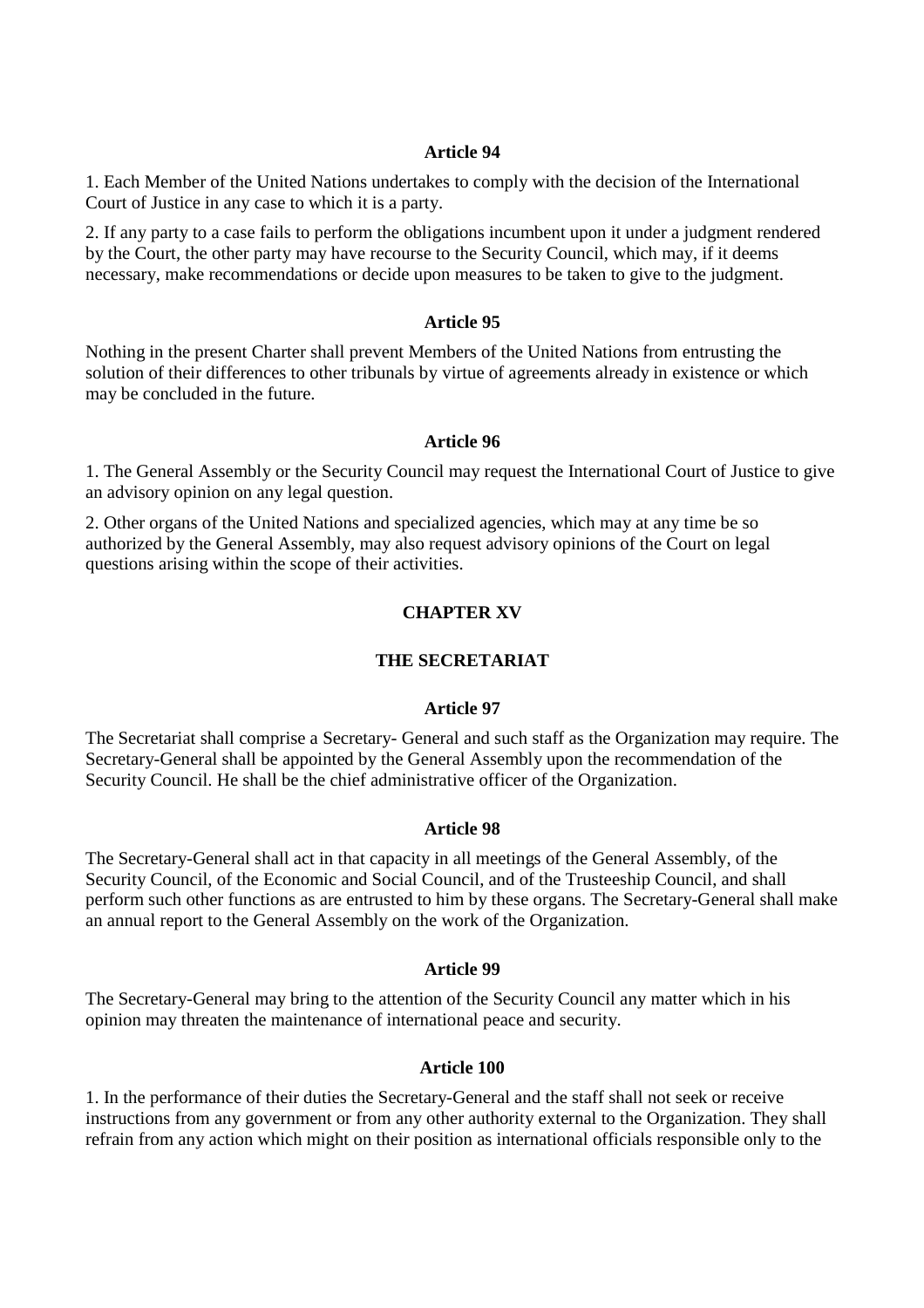Organization.

2. Each Member of the United Nations undertakes to respect the exclusively inter- national character of the responsibilities of the Secretary-General and the staff and not to seek to influence them in the discharge of their responsibilities.

# **Article 101**

1. The staff shall be appointed by the Secretary-General under regulations established by the General Assembly.

2. Appropriate staffs shall be permanently assigned to the Economic and Social Council, the Trusteeship Council, and, as required, to other organs of the United Nations. These staffs shall form a part of the Secretariat.

3. The paramount consideration in the employment of the staff and in the determination of the conditions of service shall be the necessity of securing the highest standards of efficiency, competence, and integrity. Due regard shall be paid to the importance of recruiting the staff on as wide a geographical basis as possible.

# **CHAPTER XVI**

# **MISCELLANEOUS PROVISIONS**

## **Article 102**

1. Every treaty and every international agreement entered into by any Member of the United Nations after the present Charter comes into force shall as soon as possible be registered with the Secretariat and published by it.

2. No party to any such treaty or international agreement which has not been registered in accordance with the provisions of paragraph I of this Article may invoke that treaty or agreement before any organ of the United Nations.

# **Article 103**

In the event of a conflict between the obligations of the Members of the United Nations under the present Charter and their obligations under any other international agreement, their obligations under the present Charter shall prevail.

# **Article 104**

The Organization shall enjoy in the territory of each of its Members such legal capacity as may be necessary for the exercise of its functions and the fulfilment of its purposes.

# **Article 105**

1. The Organization shall enjoy in the territory of each of its Members such privileges and immunities as are necessary for the fulfilment of its purposes.

2. Representatives of the Members of the United Nations and officials of the Organization shall similarly enjoy such privileges and immunities as are necessary for the independent exercise of their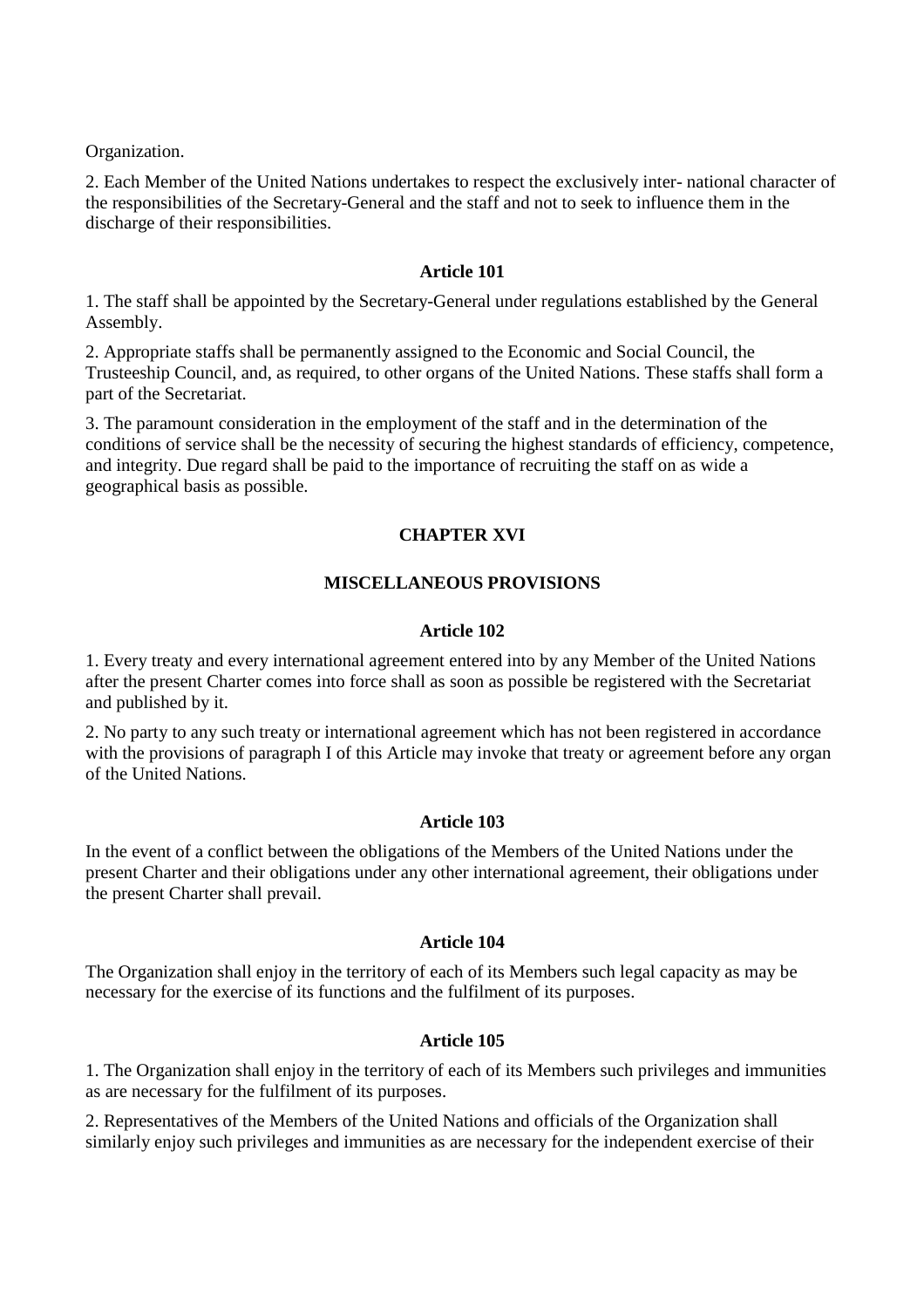functions in connexion with the Organization.

3. The General Assembly may make recommendations with a view to determining the details of the application of paragraphs 1 and 2 of this Article or may propose conventions to the Members of the United Nations for this purpose.

## **CHAPTER XVII**

# **TRANSITIONAL SECURITY ARRANGEMENTS**

## **Article 106**

Pending the coming into force of such special agreements referred to in Article 43 as in the opinion of the Security Council enable it to begin the exercise of its responsibilities under Article 42, the parties to the Four-Nation Declaration, signed at Moscow, 30 October 1943, and France, shall, in accordance with the provisions of paragraph 5 of that Declaration, consult with one another and as occasion requires with other Members of the United Nations with a view to such joint action on behalf of the Organization as may be necessary for the purpose of maintaining international peace and security.

#### **Article 107**

Nothing in the present Charter shall in- validate or preclude action, in relation to any state which during the Second World War has been an enemy of any signatory to the present Charter, taken or authorized as a result of that war by the Governments having responsibility for such action.

## **CHAPTER XVIII**

#### **AMENDMENTS**

#### **Article 108**

Amendments to the present Charter shall come into force for all Members of the United Nations when they have been adopted by a vote of two thirds of the members of the General Assembly and ratified in accordance with their respective constitutional processes by two thirds of the Members of the United Nations, including all the permanent members of the Security Council.

#### **Article 109**

1. A General Conference of the Members of the United Nations for the purpose of reviewing the present Charter may be held at a date and place to be fixed by a two-thirds vote of the members of the General Assembly and by a vote of any nine members of the Security Council. Each Member of the United Nations shall have one vote in the conference.

2. Any alteration of the present Charter recommended by a two-thirds vote of the conference shall take effect when ratified in accordance with their respective constitutional processes by two thirds of the Members of the United Nations including the permanent members of the Security Council.

3. If such a conference has not been held before the tenth annual session of the General Assembly following the coming into force of the present Charter, the proposal to call such a conference shall be placed on the agenda of that session of the General Assembly, and the conference shall be held if so decided by a majority vote of the members of the General Assembly and by a vote of any seven